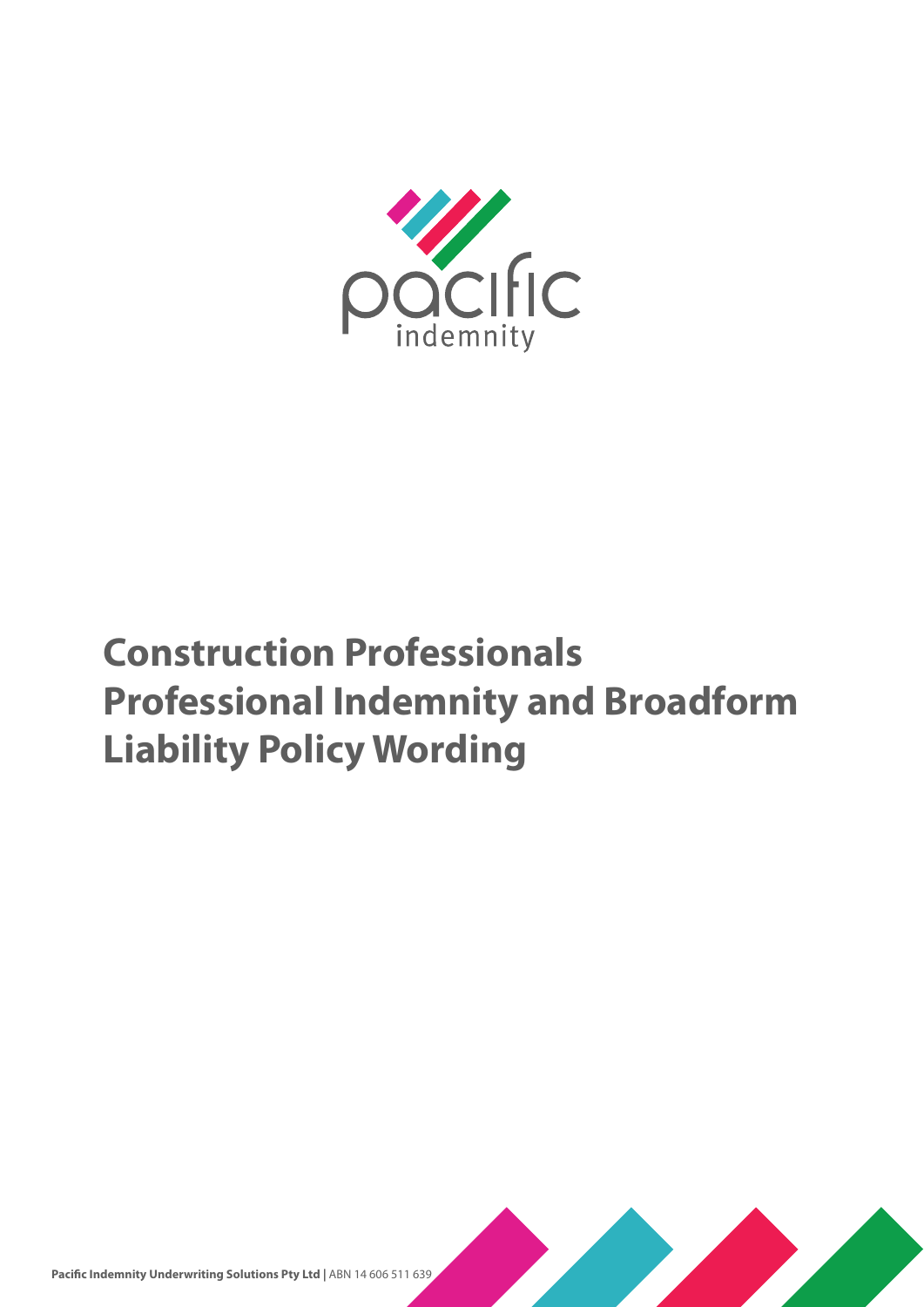

# **Contents**

| <b>General Information &amp;</b><br><b>Important Notices</b>                                                | 1 |
|-------------------------------------------------------------------------------------------------------------|---|
| How We protect your privacy                                                                                 | 1 |
| General Insurance Code of Practice                                                                          | 1 |
| Intermediary Remuneration                                                                                   | 1 |
| We                                                                                                          | 1 |
| About Pacific Indemnity                                                                                     | 1 |
| <b>Policy A - Professional Indemnity Policy</b>                                                             | 2 |
| <b>Insuring Clauses</b>                                                                                     | 2 |
| Insuring Clause clarifications                                                                              | 2 |
| <b>Extensions</b>                                                                                           | 2 |
| <b>Compensatory Penalties</b>                                                                               | 2 |
| Costs of responding to third party claims for equitable relief.                                             | 2 |
| Enquiries - legal costs Cover - including for regulatory, I<br>icensing, disciplinary or coronial enquiries | 2 |
| <b>Court Attendance Costs</b>                                                                               | 2 |
| <b>Public Relations Cover</b>                                                                               | 3 |
| <b>Contractual Liability Defence Costs</b>                                                                  | 3 |
| Claim Prevention and Mitigation Costs (Sub-limited)                                                         | 3 |
| <b>Vicarious Liability</b>                                                                                  | 3 |
| <b>Continuous Cover</b>                                                                                     | 3 |
| Prior Corporate Entities and Former Subsidiaries                                                            |   |
| - Run-off Cover                                                                                             | 4 |
| Mergers & Newly Acquired Subsidiaries                                                                       | 4 |
| Run-off Cover until policy expiry date following mergers,<br>acquisitions and winding up                    | 4 |
| Cover to Spouse, domestic partner, Estates, Administrators &<br><b>Executors and Legal Representatives</b>  | 4 |
| Non-Renewal Extended Notification Period                                                                    | 4 |
| Joint Venture                                                                                               | 4 |
| <b>Optional Extensions</b>                                                                                  | 4 |
| Employment Practices Liability Cover (Sub-limited)                                                          | 5 |
| Fidelity Cover (Sub-limited)                                                                                | 5 |
| <b>What is not Covered</b>                                                                                  | 5 |
| Claims or Facts Which May Give Rise To Any Claim or Loss or<br>Liability or Enquiry                         | 5 |
| <b>Foreign Courts</b>                                                                                       | 5 |
| Assumed duty or obligation                                                                                  | 6 |
| <b>Related parties</b>                                                                                      | 6 |
| Refund of Professional Fees and Trading Debts                                                               | 6 |
| Profit                                                                                                      | 6 |
| Insolvency                                                                                                  | 6 |
| Goods & Workmanship                                                                                         | 6 |
| Employers Liability, Directors' & Officers' Liability, Occupier's<br>Liability, Motor, Marine, etc          | 6 |
| Punitive & Exemplary Damages                                                                                | 6 |

| Intentional Damage or Loss                                                              | 7        |
|-----------------------------------------------------------------------------------------|----------|
| De-Registration                                                                         | 7        |
| Asbestos                                                                                | 7        |
| Radioactivity & Nuclear Hazards                                                         | 7        |
| War & Uprisings                                                                         | 7        |
| Terrorism                                                                               | 7        |
| Pollution                                                                               | 7        |
| Limits & GST                                                                            | 7        |
| Aggregate Policy Limit                                                                  | 7        |
| Aggregate Limit qualifications                                                          | 7        |
| Limit of Cover for Claim Investigation Costs                                            | 7        |
| Sub-Limits                                                                              | 7        |
| <b>GST Input Tax Credits</b>                                                            | 8        |
| <b>Claim Conditions</b>                                                                 | 8        |
| Investigation, defence and settlement of Claims                                         | 8        |
| <b>Additional Special Provisions for Dishonesty and Fraud</b>                           | 10       |
| <b>Additional special provisions for Fidelity Cover</b>                                 | 10       |
|                                                                                         |          |
| <b>Additional Special Provisions for Employment Practices</b><br><b>Liability Cover</b> | 11       |
| <b>Special Exclusions</b>                                                               | 11       |
| <b>General Provisions</b>                                                               | 11       |
| Premium Payment                                                                         | 11       |
| <b>Cover Beneficiaries</b>                                                              | 11       |
| Loss Prevention<br>Other Insurance Which May Cover The Risk                             | 11<br>12 |
| Material Change in the Risk                                                             | 12       |
| The Proposal - Severability and Non-imputation                                          | 12       |
| Authority to accept notices & to give instructions                                      | 12       |
| De-registration                                                                         | 12       |
| Payment in Australian dollars in Australia                                              | 12       |
| Law of the Policy                                                                       | 12       |
| <b>Territorial &amp; Jurisdiction Limits</b>                                            | 12       |
| Schedule must be included                                                               | 12       |
| <b>Cancelling the Policy</b>                                                            | 12       |
| You Can Cancel the Policy                                                               | 12       |
| We can cancel the Policy                                                                | 12       |
| How to read this Insurance Policy                                                       | 13       |
| <b>Definitions</b>                                                                      | 13       |
| Civil Liability                                                                         | 13       |
| Claim (or Claims)                                                                       | 13       |
| <b>Claim Investigation Costs</b>                                                        | 13       |
| <b>Compensatory Civil Penalties</b>                                                     | 13       |
| Cover (and 'Covered')                                                                   | 13       |
| <b>Covered Claim</b>                                                                    | 13       |
| Documents                                                                               | 13       |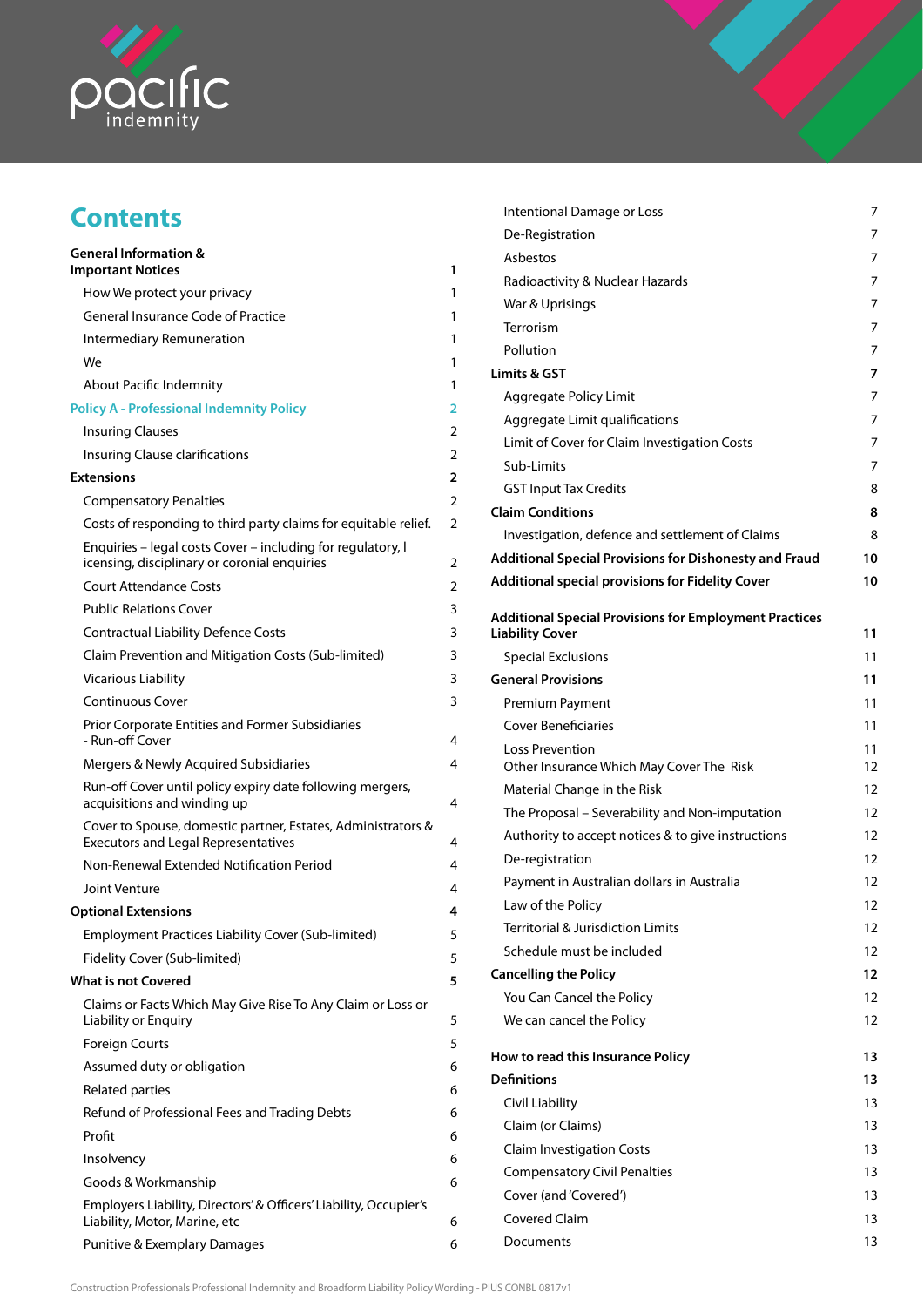

| Employee                                    | 14 | Asbestos                                           | 18             |
|---------------------------------------------|----|----------------------------------------------------|----------------|
| <b>Enquiry (or Enquiries)</b>               | 14 | Nuclear                                            | 18             |
| <b>Excess</b>                               | 14 | War                                                | 18             |
| Former Principal                            | 14 | Terrorism                                          | 18             |
| Intellectual Property                       | 14 | <b>Internet Operations</b>                         | 19             |
| Joint Venture                               | 14 | <b>Advertising Liability</b>                       | 19             |
| Known Circumstance                          | 14 | <b>Product Recall</b>                              | 19             |
| Named Insured                               | 14 | North American Jurisdiction                        | 19             |
| Period of Insurance                         | 14 | Other Insurance                                    | 19             |
| Policy                                      | 14 | <b>Claims Provisions</b>                           | 19             |
| Policy Limit                                | 14 | <b>Claims Control</b>                              | 1 <sup>c</sup> |
| Pollutants                                  | 14 | Discharge of Liabilities                           | 20             |
| Principal                                   | 14 | Reasonable Care and Loss Risk Management           | 20             |
| <b>Professional Services</b>                | 14 | <b>Cross Liabilities</b>                           | 20             |
| Proposal                                    | 15 | Subrogation                                        | 20             |
| Publicity Campaign                          | 15 | Goods and Services Tax                             | 20             |
| Run-Off Event                               | 15 | <b>General Provisions</b>                          | 20             |
| Schedule                                    | 15 | Alteration of Risk                                 | 20             |
| Sub Limit(s)                                | 15 | Inspection and Premium Adjustment                  | 20             |
| Subsidiary                                  | 15 | Other Insurances                                   | 20             |
| Terrorism                                   | 15 | Insurance Arranged By Principal                    | 21             |
| You                                         | 15 | <b>Cover Beneficiaries</b>                         | 21             |
| We or Us or Our                             | 15 | The Proposal - Severability and Non-imputation     | 21             |
| <b>Policy B - Broadform</b>                 |    | Authority to accept notices & to give instructions | 21             |
| <b>Liability Policy</b>                     | 16 | Premium Payment                                    | 21             |
| The Cover We provide                        | 16 | All Payments in Australian Dollars                 | 21             |
| <b>Supplementary Payments</b>               | 16 | Law of the Policy                                  | 21             |
| Limit of Liability                          | 16 | <b>Insurance Contracts Act</b>                     | 21             |
| <b>Geographical Limits</b>                  | 16 | Schedule must be included                          | 21             |
| <b>What is Not Covered</b>                  | 16 | <b>Cancelling the Policy</b>                       | 21             |
| Employer's Liability                        | 16 | You Can Cancel the Policy                          | 21             |
| <b>Motor Vehicles</b>                       | 17 | We can cancel the Policy                           | 22             |
| Aircraft and Watercraft                     | 17 | How to read this Insurance Policy                  | 22             |
| Property in Physical or Legal Control       | 17 | Policy Interpretation                              | 22             |
| Faulty Workmanship                          | 17 | Words With Special Meaning                         | 22             |
| Damage to Your Products                     | 17 |                                                    |                |
| Product Recall and Repair                   | 17 |                                                    |                |
| <b>Aircraft Products</b>                    | 17 |                                                    |                |
| <b>Contractual Liability</b>                | 17 |                                                    |                |
| <b>Agreement Limiting Rights</b>            | 18 |                                                    |                |
| Professional Errors and Omissions Liability | 18 |                                                    |                |
| Libel and Slander                           | 18 |                                                    |                |
| <b>Fines and Punitive Damages</b>           | 18 |                                                    |                |
| Loss of Use                                 | 18 |                                                    |                |
| Pollution                                   | 18 |                                                    |                |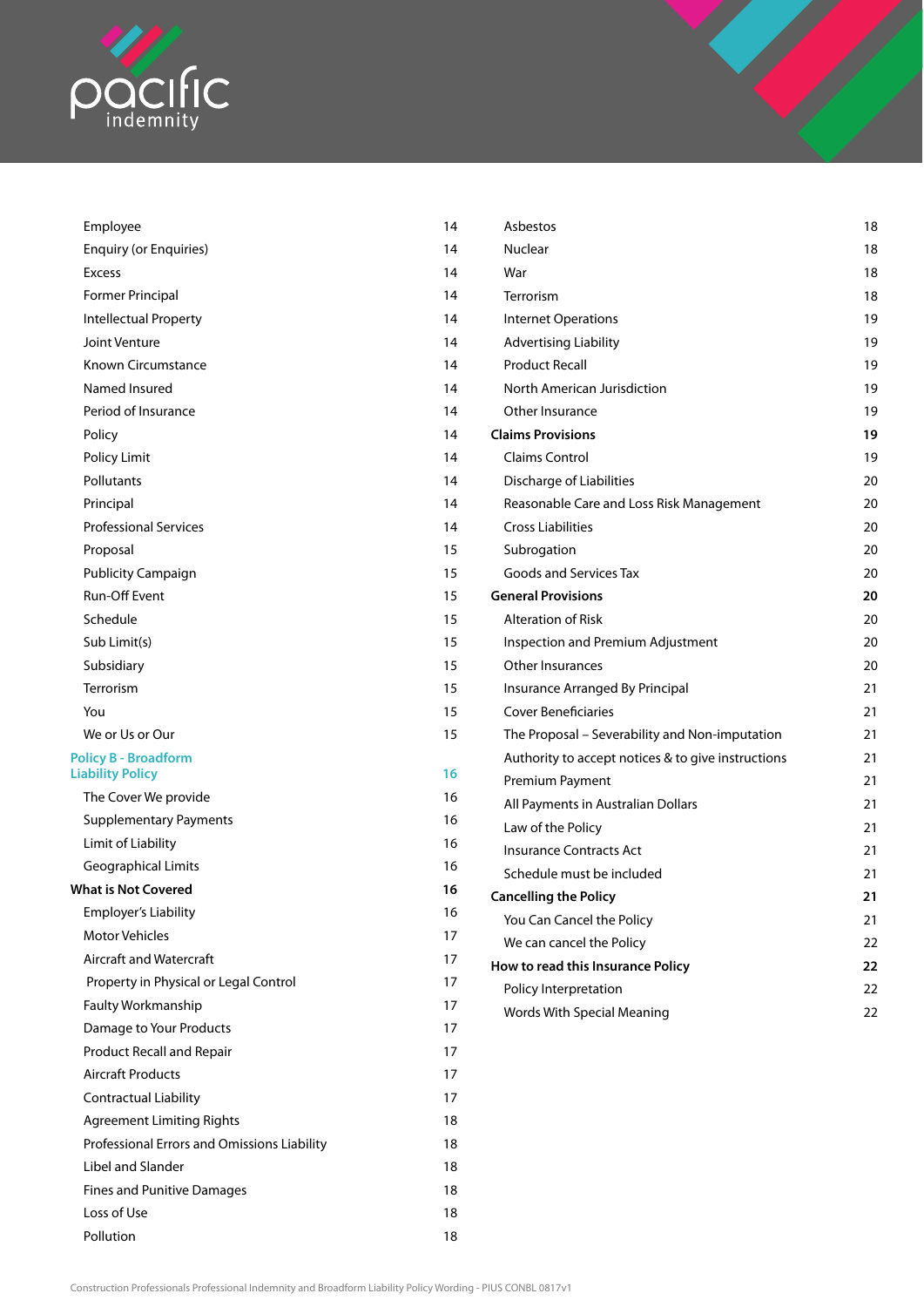<span id="page-3-0"></span>

# **General Information & Important Notices**

### **How We protect your privacy**

We use information provided by Our customers to allow Us to offer Our products and services. This means We may need to collect Your personal information, and sometimes sensitive information about You as well (for example, Your claims history). We will collect this information directly from You where possible, but there may be occasions when We collect this information from someone else.

We will only use Your information for the purposes for which it was collected, other related purposes and as permitted or required by law. You may choose not to give Us Your information, but this may affect Our ability to provide You with insurance cover.

We may share this information with companies within Our group, government and law enforcement bodies if required by law and others who provide services to Us or on Our behalf, some of which may be located outside of Australia.

By applying for, using or renewing any of Our products or services, or providing Us with Your information, You agree to this information being collected, held, used and disclosed as set out in this policy.

You can access Our privacy policy at www.pacificindemnity.com.au/ privacy-policy

# **General Insurance Code of Practice**

We proudly support the General Insurance Code of Practice. The purpose of the Code is to raise standards of practice and service in the general insurance industry.

The objectives of the Code are:

- to commit Us to high standards of service;
- to promote better, more informed relations between Us and You;
- to maintain and promote trust and confidence in the general insurance industry;
- to provide fair and effective mechanisms for the resolution of complaints and disputes between Us and You; and
- to promote continuous improvement of the general insurance industry through education and training.

We have adopted and support the Code and are committed to complying with it. Please contact Us if You would like more information about the Code.

Details of the Code of Practice can be found on-line at: [www.](http://www.codeofpractice.com.au/) [codeofpractice.com.au/](http://www.codeofpractice.com.au/)

#### **Our service commitment**

We are proud of Our service standards and support the General Insurance Code of Practice. In an unlikely event that You are not satisfied with the way in which We have dealt with You, as part of Our commitment to customer service, We have an internal dispute resolution process in place to deal with any complaint You may have.

Please contact Us if You have a complaint, including if You are not satisfied with any of the following:

- one of Our products;
- Our service;
- the service of Our authorised representatives;
- Our claims representatives; or
- Our decision on Your claim.

Our staff will help You in any way they can. If they are unable to satisfy Your concerns, they will refer the matter to their supervisor or manager. If the manager cannot resolve the matter, the manager will escalate the matter to Our Internal Dispute Resolution Department.

Details of Our internal dispute resolution process are available from Our office.

### **Intermediary Remuneration**

We may pay remuneration to insurance intermediaries when We issue, renew or vary a policy the intermediary has arranged or referred to Us. The type and amount of remuneration varies and may include commission and other payments. If You require more information about remuneration We may pay Your intermediary You should ask Your intermediary.

#### **We**

For the purposes of this **General Information and Important Notices,** 'We' means Pacific Indemnity Underwriting Solutions Pty Ltd ABN 14 606 511 639 - on behalf of Insurance Australia Limited ABN 11 000 016 722 (IAL).

### **About Pacific Indemnity**

Pacific Indemnity Underwriting Solutions Pty Ltd, ABN 14 606 511 639, specialises in Professional Risk insurance (including Professional Indemnity Insurance, Malpractice Insurance, Information & Communication Technology Insurance, Management Liability Insurance and similar products).

In arranging this insurance, Pacific Indemnity is acting on behalf of the insurer, Insurance Australia Limited ABN 11 000 016 722. IAL's Australian Financial Service Licence number is 227681.

Pacific Indemnity's Australian Financial Service Licence number is 480863.

### **Wholesale only**

Pacific Indemnity Underwriting Solutions Pty Ltd is only licensed to offer or provide General Insurance products or services which do not include any of the following types of General Insurance (which are defined by the Corporations Act as "retail"): Motor Vehicle, Home Building, Home Contents, Sickness and Accident, Consumer Credit, Travel, Personal or Domestic Property, Medical Indemnity or any other kind of General Insurance which has been prescribed by the Corporations Regulations.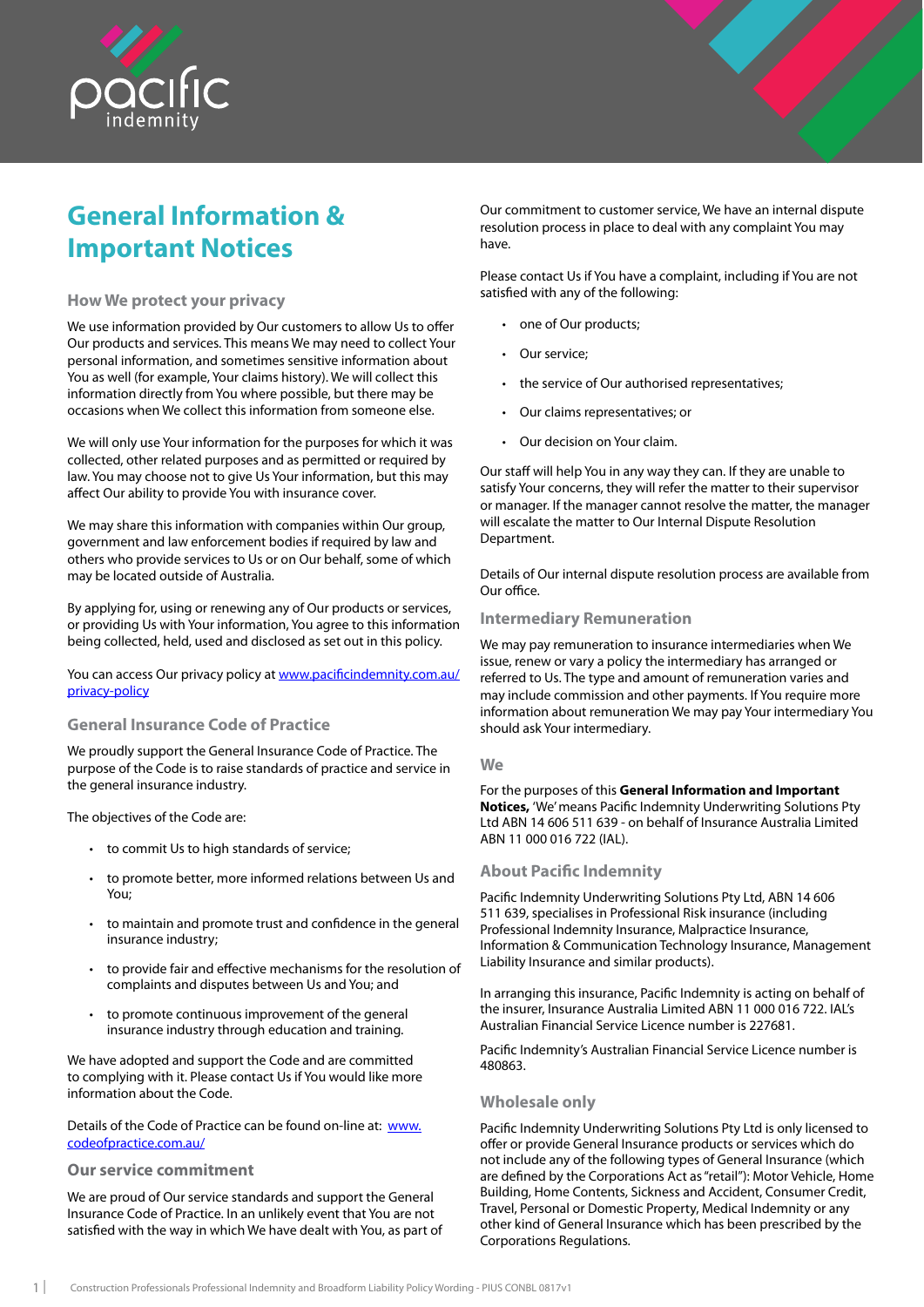<span id="page-4-0"></span>



# **Policy A - Professional Indemnity Policy**

### **Insuring Clauses**

**We** will pay to or on **Your** behalf all awards of damages and awards of claimants costs against **You** resulting from any **Claim** for **Civil Liability** arising from the provision of **Professional Services** by or on behalf of the **Named Insured.**

**We** do this only for **Claims** which are

- (i) made against **You** during the **Period of Insurance;** and which
- (ii) **We** are told about in writing as soon as reasonably possible during the **Period of Insurance**; and which
- (iii) Arise out of an act error or omission after the Retroactive Date if any specified in the **Schedule**.

**We** will also pay on **Your** behalf (and as needed advance) **Claim Investigation Costs**. **We** are not however obliged to defend, or to continue to defend, any **Claim** or pay, or continue to pay, any **Claim Investigation Costs**, once the **Policy Limit** (or the **Sub-Limit**, as the case may be) has been exhausted.

All **Cover** provided under this **Policy** is subject to the Insuring Clauses and all the **Policy** terms, conditions, exclusions and limits contained in or endorsed on this **Policy** and the payment of the Gross Premium stated in the **Schedule**.

### **Insuring Clause clarifications**

For clarity, **Civil Liability Covered** by this **Policy** includes (but is not necessarily limited to) liability arising from the provision of **Professional Services** for the following:

- Breach of professional duty
- Breach of confidentiality
- Breach of privacy
- Breach of fiduciary duty
- Defamation
- Loss of or damage to **Documents** (to the full policy limit)
- Liability for the dishonest, fraudulent, criminal or malicious acts or omissions of persons for whom **You** are responsible – vicarious liability
- **• Intellectual Property** breaches
- Breaches of the Competition and Consumer Act and the Fair Trading Acts (Australian & New Zealand)
- Misleading and deceptive conduct breaches under Australian Securities and Investment Commission Act 2001
- Vicarious Liability
- Unintentional breaches of Warranty of Authority

# **Extensions**

Each of the following Extensions automatically applies unless otherwise stated in the endorsements or the **Schedule**. Each of the Extensions is subject to the Insuring Clause and all other terms, exclusions, conditions and the **Policy Limit** of this **Policy** unless otherwise expressly stated.

# **Compensatory Penalties**

Notwithstanding the Fines & Penalties Exclusion, **We Cover Claims** for compensatory civil penalties. **Our** total liability for the payment of **Compensatory Civil Penalties** under the **Policy** shall not exceed \$250,000 in the aggregate, which is included within and not in addition to the **Policy Limit**.

However, **We** will not be liable to **Cover You** for any **Compensatory Civil Penalty**:

- a) for which **We** are legally prohibited at law from indemnifying **You**;
- b) based upon, attributable to or in consequence of any:
	- (i) wilful, intentional or deliberate failure to comply with any lawful notice, direction, enforcement action or proceeding under any legislation; or
	- (ii) gross negligence or recklessness; or
	- (iii) any requirement to pay taxes, rates, duties, levies, charges, fees or any other revenue charge or impost.

A separate **Excess** will apply to each Compensatory Civil Penalty payable under this extension.

# **Costs of responding to third party claims for equitable relief.**

In so far as an action for equitable relief is brought against **You** (arising from the provision of **Professional Services** by or on behalf of the **Named Insured)**, then **We** will also pay on **Your** behalf (and as needed advance) the **Claim Investigation Costs** of any such action.

# **Enquiries – legal costs Cover – including for regulatory, licensing, disciplinary or coronial enquiries**

For those **Enquiries** of which **You** first become aware (and of which **We** are told about in writing as soon as reasonably possible) while this **Policy** is in force, **We Cover You** and **Your Employees** up to \$250,000 in the aggregate in respect of **Claim Investigation Costs** for **Your** representation at any such **Enquiry**. This **Cover** does not extend to paying **Your** regular or overtime wages, salaries or fees, or those of **Your Employees**.

### **Court Attendance Costs**

For any person described in a) and b) below who is required to physically attend at Court for the purposes of giving evidence as a witness in connection with a **Covered Claim**, then it is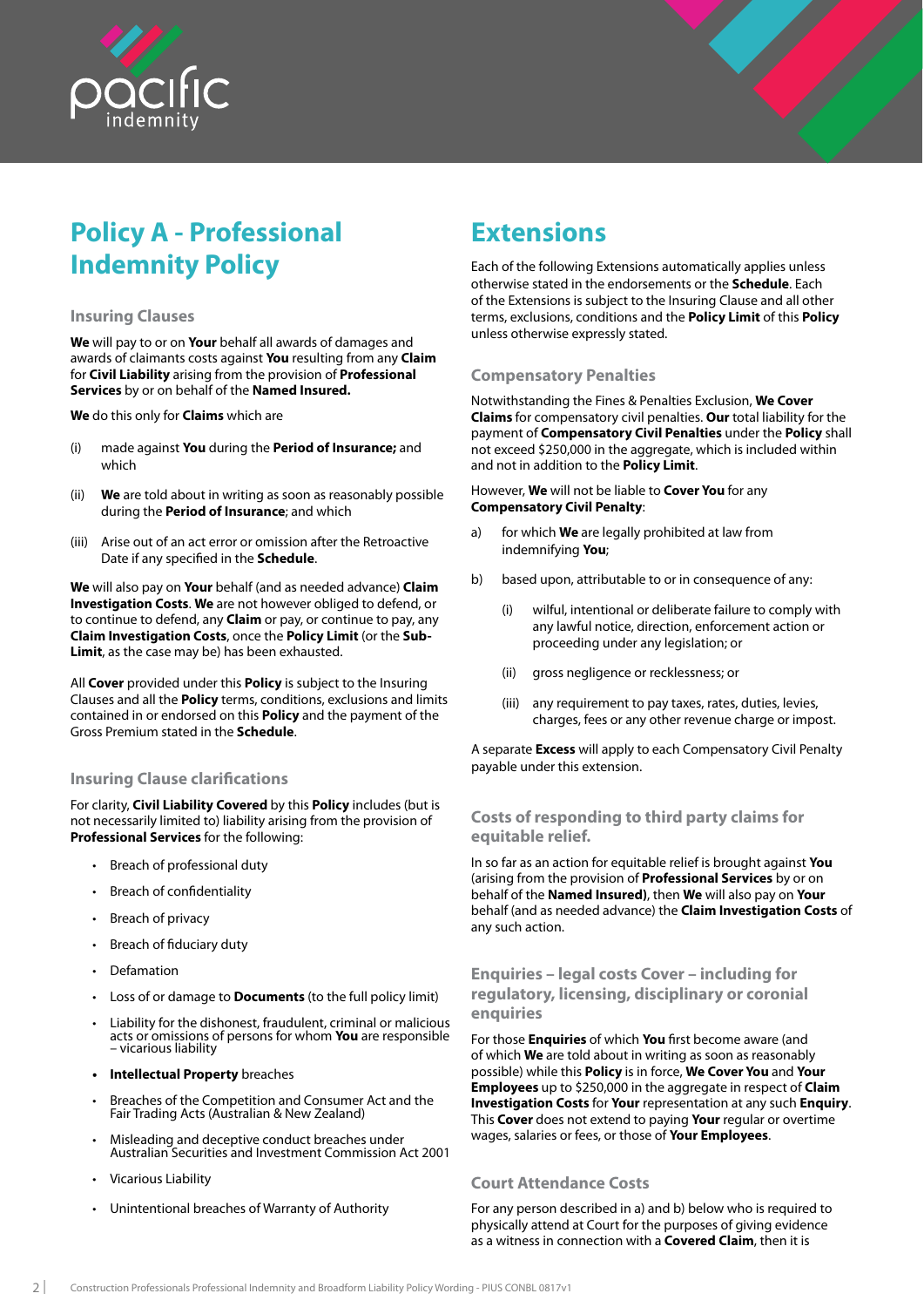<span id="page-5-0"></span>

agreed that **Claim Investigation Costs** will include the following payments, per day on which attendance in court is required:

- a) Payable to any **Principal** or **Former Principal** \$500
- b) Payable to any **Employee** \$250

No **Excess** shall apply to this Section of the **Policy**.

#### **Public Relations Cover**

**We** will pay the reasonable and necessary fees, costs and expenses of a public relations consultant retained by **You** with **Our** prior written consent (which shall not be unreasonably delayed or withheld) to design and implement a **Publicity Campaign** approved by **Us**, which is designed to prevent or mitigate damage to **Your** reputation in consequence of a **Covered Claim** arising from the provision of **Professional Services.**

**Our** total liability for the payment of such fees, costs and expenses of a public relations consultant under the **Policy** shall not exceed a Sub-Limit of \$50,000 in the aggregate, which is included within and not in addition to the **Policy Limit**.

Notwithstanding the **Policy** excess specified in the **Schedule**, the **Excess** applicable to the **Cover** provided under this Section is \$1,000 for each and every Publicity Campaign.

### **Contractual Liability Defence Costs**

Notwithstanding the exclusion for contractual warranties and guarantees within this **Policy**, **We** will **Cover Your Claim Investigation Costs** which **We** consider reasonable and necessary in defending **You** against any **Claim** which:

- a) is made against **You** while this **Policy** is in force; and
- b) **We** are told about in writing as soon as reasonably possible while this **Policy** is in force; and
- c) arise from an act, error or omission on or after the Retroactive Date as specified in the **Schedule**; and which arise out of:
	- (i) a liability under a contractual warranty, guarantee or undertaking; or
	- (ii) a breach of an indemnity and/or hold harmless term of a written contract;
	- (iii) to the extent that such liability or breach resulted from **Your** act, error or omission in the performance or provision **Professional Services**.

**Our** total liability for the payment of such legal costs and expenses under the **Policy** shall not exceed a **Sub-Limit** of \$100,000 in the aggregate, which is included within and not in addition to the **Policy Limit**.

# **Claim Prevention and Mitigation Costs (Sublimited)**

**We** will reimburse **You** the direct costs and expenses reasonably and necessarily incurred by **You** with **Our** prior written consent (which will not be unreasonably withheld) in taking reasonable and necessary steps to rectify or to mitigate the effects of any of **Your** acts, errors or omissions done or omitted in the provision of **Professional Services** by or on behalf of the **Named Insured** that would otherwise result in a **Claim Covered** by the **Policy**. Provided always that **You** first discover such act, error or omission during the **Period of Insurance** and immediately notify **Us** of such act, error or omission during the **Period of Insurance**;

**Our** total liability under this extension shall not exceed in the aggregate \$50,000, which is included within and not in addition to the **Policy Limit**.

### **Vicarious Liability**

The performance of **Professional Services** by **You** includes, for the purpose of this **Policy**, acts, errors or omissions of **Your** agents or consultants while undertaking work pursuant to the contract with **You** which is reasonably incidental to **Your Professional Services** and for which **You** are liable. Such agents and consultants, however, are not **Covered** by this **Policy**.

### **Continuous Cover**

**We Cover You** for any **Claim,** otherwise **Covered** by this **Policy**, arising from a **Known Circumstance** (notwithstanding the exclusion for **Claims** arising from Known Circumstances within this **Policy**) if:

- a) There has been no fraudulent non-disclosure or fraudulent misrepresentation in respect of such **Known Circumstance**; and
- b) **We** were **Your** professional liability insurer when **You** first knew of such **Known Circumstance**; and
- c) **We** continued without interruption to be **Your** professional liability insurer up until this **Policy** came into effect; and
- d) Had **We** been notified by **You** of the **Known Circumstance**  when **You** first knew of it, **You** would have been entitled to **Cover** under the policy in force at that time but are not now entitled to be **Covered** by that policy, and **You** would (but for the Known Circumstances exclusion of this **Policy**) otherwise be **Covered** under this **Policy**; and
- e) Neither the **Claim** nor **Known Circumstance** have previously been notified to **Us** or to any other insurer.

If **You** were entitled to have given notice under any other policy of insurance but did not (for whatever reason) and hence therefore lost an entitlement to indemnity, then this Continuous **Cover** extension does not apply to provide indemnity under this **Policy**.

**We** may reduce the amount **We** pay out under this provision by the amount of any prejudice **We** may suffer in consequence of any delayed notification to **Us**.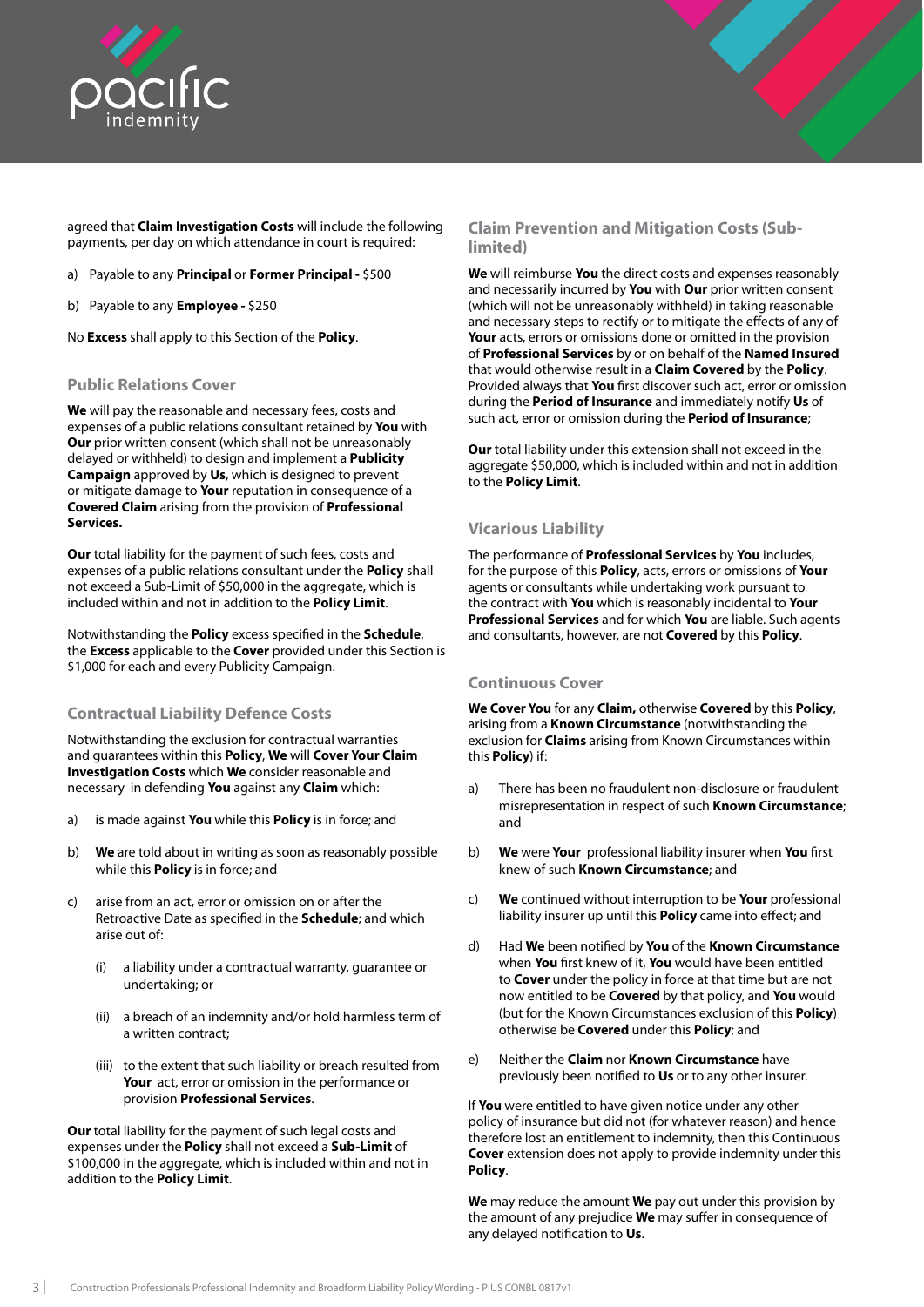<span id="page-6-0"></span>

The **Policy Limit** of the **Cover We** provide under this provision is the lesser available under the terms of the policy in force at the earlier time referred to in paragraph (d) above, or under this **Policy**. The terms of this **Policy** otherwise apply.

# **Prior Corporate Entities and Former Subsidiaries - Run-off Cover**

This **Policy** extends to **Cover** (as if they were **You**):

- a) corporate entities through which **the Named Insured**  previously traded, in the course of the provision of **Professional Services,** provided that those corporate entities are still owned by the **Named Insured.**
- b) any of **Your** former subsidiary companies or other former incorporated entities,

provided that such **Cover** shall only apply in respect of:

- (i) **Claims** arising from the provision of **Professional Services**; and
- (ii) only in respect of acts, errors or omissions which occurred after the Retroactive Date specified in the **Schedule** and prior to the date on which such **Subsidiary** ceased to be **Your Subsidiary** or ceased to trade **.**
- (iii) This extension of **Cover**, however, is subject to receipt by **Us**, at the time of any such **Claim**, of an express written request from the **Named Insured** under the **Policy** to so extend the **Policy Cover**.

### **Mergers & Newly Acquired Subsidiaries**

This **Policy** extends to **Cover** entities (practicing in the same professional discipline as **You**) in respect of **Claims** arising from the provision of **Professional Services** of substantially the same type as those **Covered** by this **Policy**, which are merged with or acquired by **You** while this **Policy** is in force. This **Cover** is only an interim **Cover** for a maximum of thirty days from the date of the merger or acquisition (or until the **Policy** expires if that is sooner). **We** may agree to extend this period (subject to additional premium) after receipt of a satisfactory underwriting submission in respect of the merged or acquired entity. The Retroactive Date for such **Cover** is deemed to be the date of the merger with or acquisition by **You** unless **We** otherwise agree in writing.

# **Run-off Cover until policy expiry date following mergers, acquisitions and winding up**

In the event that a **Run-Off Event** occurs to **You** during the **Period of Insurance** specified in the **Schedule**, then the **Cover**  provided by this **Policy** shall continue until the expiry date of this **Policy** but only in respect of any **Claim** otherwise **Covered** by this **Policy** arising from any act, error or omission prior to the date of the **Run-Off Event**.

# **Cover to Spouse, domestic partner, Estates, Administrators & Executors and Legal Representatives**

If **You**, or anyone entitled to **Cover** under this **Policy**, dies or becomes legally incompetent or insolvent, **We Cover Your** spouse, domestic partner, estate, legal representative or assigns, or the party entitled to **Cover**, to the same extent as **Cover** would otherwise have been available to **You,** but only in respect of **Your** acts errors or omissions and not of the spouse, domestic partner, estate, administrator, executor, legal representatives or assigns.

#### **Non-Renewal Extended Notification Period**

- (a) In the event that this **Policy** is not renewed or is cancelled for any reason, other than fraud or non payment of premium, then **You** have until such time that **You** effect another insurance policy which **Cover**s substantially the same risk as this **Policy**, either with **Us** or any other insurer(s), or a period of thirty (30) days commencing on the day immediately following expiry/cancellation of this **Policy**, whichever is sooner, to notify **Us** of any **Claims**  made against **You** while this **Policy** is in force;
- (b) **Cover** under this extension:
	- (i) does not reinstate or increase the **Policy Limit** or extend the **Period of Insurance**.
	- (ii) will only apply to acts, errors or omissions committed or alleged to have been committed by **You** before the end of the **Period of Insurance** or the cancellation date of this **Policy** where this **Policy** has been cancelled; and
	- (iii) is limited to **Claims** and **Enquiries** arising from an act, error or omission which occurred on or after the Retroactive Date specified in the **Schedule**.

### **Joint Venture**

- a) If the name of a **Joint Venture** is specified in the **Schedule**, then **We Cover You** for the **Your** individual and joint liability in respect of that **Joint Venture** as otherwise **Covered** by this **Policy**.
- b) If the name of the **Joint Venture** is not specified in the **Schedule** then **We Cover You** only for **Your** acts, errors or omissions arising from the provision of **Professional Services** as otherwise **Covered** by this **Policy**.

# **Optional Extensions**

Each of the following Optional Extensions will only be **Covered** if specified in the Policy **Schedule** as "included". Further, each of the Extensions is subject to the Insuring Clause and all other terms, exclusions, conditions and the **Policy Limit** of this **Policy** unless otherwise expressly stated.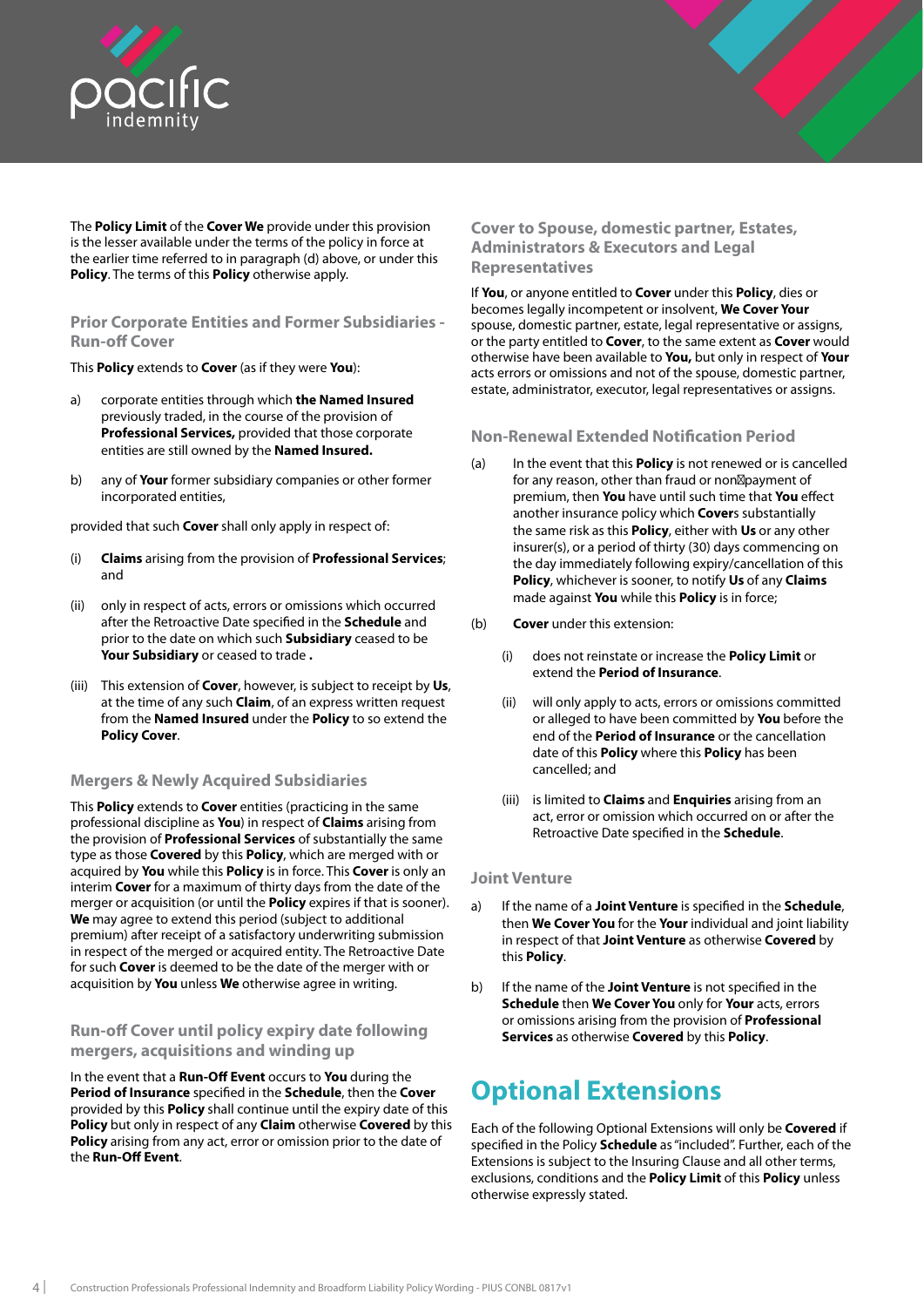<span id="page-7-0"></span>

# **Employment Practices Liability Cover (Sub-limited)**

Notwithstanding an exclusion for **Your** liability as an employer, **We Cover You**, and each **Employee** (subject the **Sub-Limit**  specified in the **Schedule** for 'Employment Practices Liability' and subject to the special provisions of this **Policy** for Employment Practices Liability), for **Claims** brought against **You** or an **Employee** (including **Claims** brought by **Your** principals, partners, directors, officers and employees, contract or temporary workers) for that **Loss** which **You** are legally obliged to pay arising from:

- a) discrimination against any **Employee**, former **Employee**  or applicant for employment because of race, colour, age, sex, disability, pregnancy, marital status, sexual orientation, sexual preference or otherwise;
- b) wrongful dismissal of any **Employee**;
- c) workplace harassment (whether sexual or otherwise) of an **Employee**;
- d) breach of an implied term of an oral or written employment contract;
- e) wrongful demotion, failure to promote, wrongful deprivation of career opportunity, wrongful discipline, negligent evaluation or failure to grant tenure of employment to an **Employee**;
- f) wrongful refusal to employ a potential **Employee**;
- g) defamation arising from employment related matters;
- h) misleading misrepresentation or advertising as to the terms and conditions of employment;
- i) denial of natural justice to an **Employee** in respect of any issue concerning his or her employment.

If no **Sub-Limit** is specified in the **Schedule** for 'Employment Practices Liability', then no **Cover** is provided by this **Policy** for 'Employment Practices Liability'.

### **Fidelity Cover (Sub-limited)**

**We Cover You** for any **Fidelity Loss** (see also Fidelity special provisions) where such **Fidelity Loss**:

- a) is sustained by reason of any dishonest or fraudulent conduct of an **Employee**;
- b) is first discovered by **You** during the **Period** of Insurance;
- c) **We** are told about in writing as soon as reasonably practicable during the **Period of Insurance**; and
- d) is caused by dishonest or fraudulent conduct committed by an **Employee** within a period of thirty six (36) months before being first discovered by **You**;

**Cover** is subject to the **Sub-Limit** specified in the **Schedule** for 'Fidelity **Cover**'. If no **Sub-Limit** is specified in the **Schedule** for 'Fidelity **Cover**', then no **Cover** is provided by this **Policy** for **Fidelity Losses**.

**You** shall give written notice to **Us** within the Period of **Insurance**, including affirmative proof of any **Fidelity Loss** with full particulars of any **Fidelity Loss**. **You** shall bear the costs and expenses of establishing the nature and extent of the **Fidelity Loss**. **We** will be under no obligation to provide **Cover** until **We**  are satisfied that such **Fidelity Loss** has in fact been sustained.

The amount of the **Excess** for 'Fidelity **Cover**' is specified in the **Schedule**. **You** must also pay this **Excess** when **We** provide **Cover**  for **Claim Investigation Costs** for **Fidelity Losses**.

The **Excess** applies to each and every **Fidelity Loss** resulting from each dishonest, fraudulent, malicious or illegal act or omission committed by an **Employee**.

# **What is not Covered**

**We** do not **Cover You** for or in respect of:

**Claims or Facts Which May Give Rise To Any Claim or Loss or Liability or Enquiry**

- a) Known to **You** at the inception date of this **Policy**; or
- b) Arising from a **Known Circumstance**; or
- c) Directly or indirectly based upon, attributable to, or in consequence of any **Known Circumstance** or known **Claims, Losses**, liabilities or **Enquiries**; or
- d) Disclosed in the **Proposal** or arising from or associated with facts or circumstances disclosed in the **Proposal**; or
- e) If the **Policy** is endorsed or amended mid term, for any **Claim** or **Covered Claim** or any associated costs that arose from a **Known Circumstance** (as at the effective date of the amendment/endorsement) to the extent that the **Claim**  or **Covered Claim** or any associated costs would not have been **Covered** by the **Policy** before such amendment/ endorsement.

### **Foreign Courts**

#### **Claims:**

- a) first brought in or determined pursuant to the laws of, the United States of America or the Dominion of Canada, or their territories or protectorates; or
- b) In respect of the enforcement of judgments, orders or awards obtained in or determined pursuant to the laws of the United States of America or the Dominion of Canada, or their territories or protectorates; or
- c) Where the proper law of the United States of America or the Dominion of Canada, or their territories or protectorates is applied to any of the issues in any **Claim** or **Covered Claim**, **Covered** by this **Policy**.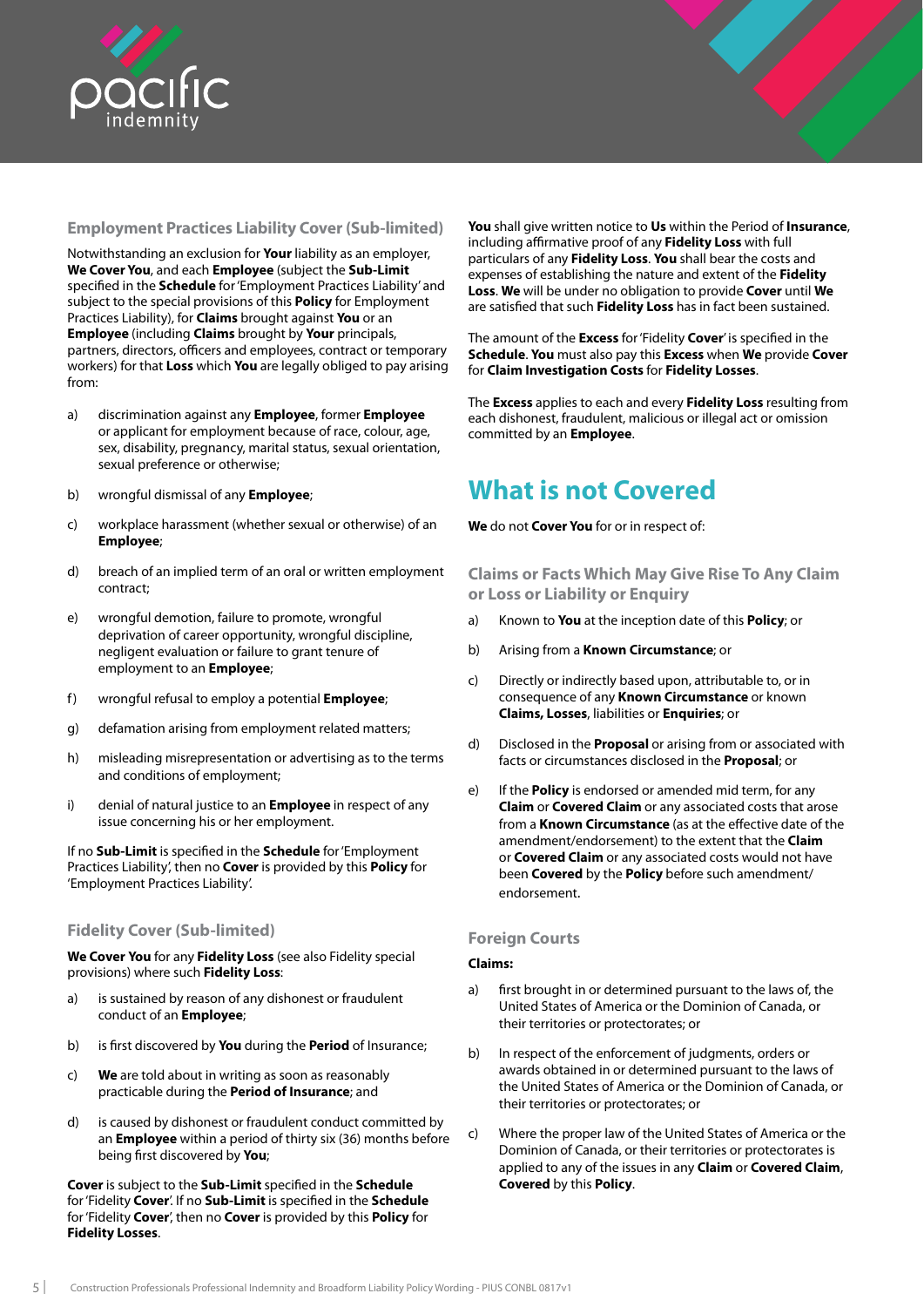<span id="page-8-0"></span>

# **Assumed duty or obligation**

#### **Claims:**

- a) Which allege a liability under a contractual warranty, guarantee or undertaking (unless the liability would have existed regardless of the contractual warranty, guarantee or undertaking); or
- b) Which arise from circumstances where a right of contribution or indemnity has been given up by **You**; or
- c) Which arise from circumstances where someone has done work or provided services under an arrangement or agreement with **You** which limits any potential right for **You**  to receive contribution or indemnity from that person; or
- d) Which arise from any **Civil Liability** which **You** agree to accept in connection with the provision of the **Professional Services** which is more onerous than that which **You** would otherwise have at common or Statute law; or
- e) Which arise from any business not conducted for or on behalf of the **Named Insured** Firm or entity.

#### **Related parties**

**Claims** against any of **You** brought by or on behalf of:

- (i) any other of **You**; or
- (ii) any company in respect of which **You** or any person or party specified in (i) above holds (beneficially or otherwise) more than 10% of the voting shares or rights and/or an executive role; or
- (iii) any trust in respect of which **You** or any person or party specified in (i) above is a trustee and/or beneficiary and/or has a direct or indirect financial interest; or
- (iv) any other person, firm or incorporated body having control of over 10% or more of the voting shares or rights or an executive role in the operation of the **Named Insured** Firm or entity.

#### **Refund of Professional Fees and Trading Debts**

### **Claims:**

- a) For (or calculated by reference to) the refund of professional fees or charges (by way of damages, offset or otherwise); or
- b) For the costs and expenses incurred by or on **Your** behalf in complying with any contractual obligations or making good any faulty product; or
- c) Directly or indirectly arising from the provision of cost guarantees, estimates of probable costs, estimates of probable financial savings or contract price or cost estimates being exceeded; or
- d) Related to a liability to pay trading debts, or the repayment of any loan.

#### **Profit**

Any forgone or un-realised profit. In particular, there is no **Cover**  under this **Policy** for any component of profit which would have been derived or derivable by **You** from the sale or supply of any goods, services or rights by or on **Your** behalf.

#### **Insolvency**

Liability or loss directly or indirectly arising out of or in any way connected with **Your** insolvency, bankruptcy or liquidation.

#### **Goods & Workmanship**

**Claims** directly or indirectly arising from**:**

- a) the manufacture, installation, assembly, processing, sale, supply or distribution of goods or products by or on **Your** behalf; or
- b) workmanship in manufacture, fabrication, construction, erection, installation, assembly, alteration, servicing, remediation, repair, demolition or disassembly (including any materials, parts or equipment furnished in connection therewith) by or on **Your** behalf; or from supervision of such workmanship by any of **You**.

# **Employers Liability, Directors' & Officers' Liability, Occupier's Liability, Motor, Marine, etc**

#### **Claims:**

- a) Directly or indirectly based upon, attributable to or in consequence of **Your** liability as an employer; or
- b) Bodily injury (including mental anguish or emotional distress), sickness, disease or death of any employee, apprentice, contractor, volunteer or any worker who is under **Your** direction, control and/or supervision or for whose workplace safety **You** are responsible;
- c) Arising out of or in respect of actual or alleged unlawful discrimination (or other unlawful act, error or omission) by any of **You** against any employee or employment applicant; or
- d) Arising out of or in respect of actual or alleged acts, errors or omissions of any of **You** who is a director or officer of any incorporated body and while acting in that capacity; or
- e) Arising from occupation (or alleged occupation) of land or buildings by any of **You**; or
- f) Arising from or in respect of **Your** liability as an owner or operator of any aircraft, marine craft or motor vehicles of any kind.

### **Punitive & Exemplary Damages**

For punitive, aggravated or exemplary damages or for fines or penalties. Further, this **Policy** does not provide **Cover** for any investigation or defence costs associated with such **Claims** or **Covered Claims**.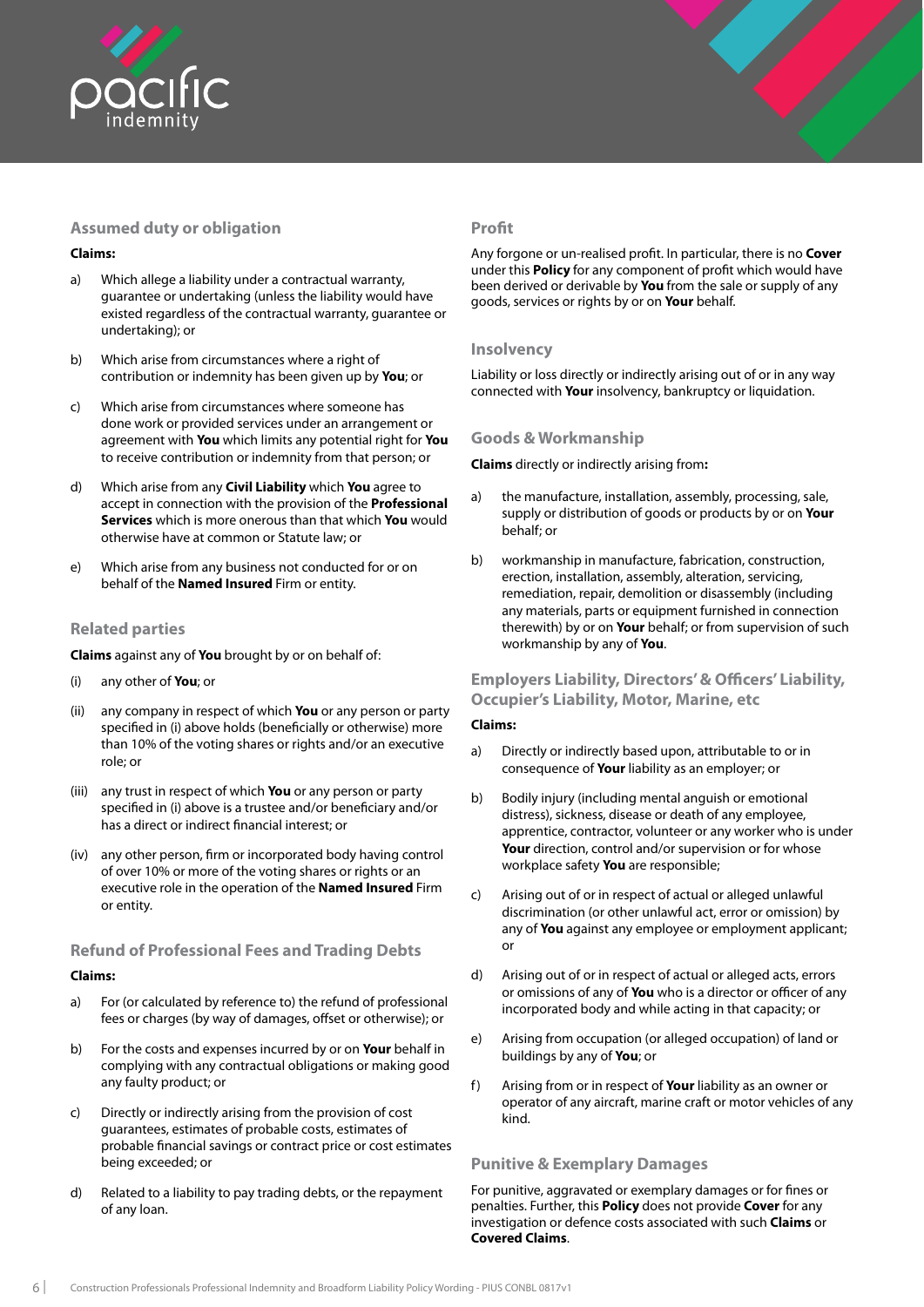<span id="page-9-0"></span>

# **Intentional Damage or Loss**

- a) Arising from **Your** acts, errors, omissions or conduct, or acts, errors, omissions or conduct by a party otherwise entitled to **Cover** under this **Policy,** with the intention (or with reckless disregard for the consequences) of either:
	- (i) causing loss, damage or injury (including mental or emotional damage), or
	- (ii) depriving a third party (or another of **You**) of a tangible or intangible asset or thing to which they are entitled;
	- (iii) Arising from any wilful breach of any statute, contract or duty by **You**.

This exclusion does not restrict **Cover** otherwise provided under the **Policy** for vicarious liability for the dishonest, fraudulent, criminal or malicious acts or omissions of persons for whom **You** are responsible.

### **De-Registration**

**Claims** arising from acts, errors or omissions by or on **Your** behalf which occurred at a time when a statutory registration or licence (which was required by law in order for **You** to be entitled to practice or provide the **Professional Services**) was not held, was cancelled or suspended or was otherwise not current or valid for the **Professional Services** provided.

### **Asbestos**

**Claims** which would not have arisen but for the existence of asbestos.

### **Radioactivity & Nuclear Hazards**

#### **Claims** arising from:

- a) ionising radiations or contamination by radioactivity from any nuclear material; or
- b) the hazardous properties of any nuclear explosive, assembly or component.

### **War & Uprisings**

**Claims** arising directly from:

- a) war, invasion, acts of foreign enemies, civil or military uprisings, hostilities (even if war is not declared), or government power being taken unlawfully; or
- b) property being taken, damaged or destroyed by a government or public or local authority.

### **Terrorism**

**Claims** directly or indirectly caused by, contributed to by, resulting from or arising out of or in connection with:

a) any act of **Terrorism** regardless of any other cause or event contributing concurrently or in any other sequence to the loss, damage, illness, injury, death, cost or expense; or

b) any action in controlling, preventing, suppressing, retaliating against, or responding to any act of **Terrorism**.

# **Pollution**

**Claims** arising directly or indirectly from any discharge, dispersal, release or permitting **Pollutants** to escape into or upon land, the atmosphere, or any water course or body of water by **You** or at **Your** direction or on **Your** behalf (**Pollution**). This exclusion however will not apply if the **Pollution** results from an error or omission in design and/or advice and/or specification in the provision of the **Professional Services** by **You,** or on **Your** behalf.

# **Limits & GST**

**Cover** under this **Policy** shall not exceed the **Policy Limit** for any one **Claim** or series of **Claims** (including **Covered Claims**) arising from the same or interrelated acts, errors or omissions. For the purposes of this **Policy**, all such **Claims** shall be deemed to have been made against **You** in the earliest **Period of Insurance** in which such a **Claim** is first made against **You** (or during which **You** first become aware of facts that might give rise to a **Claim**).

Where the same **Claim** is made against more than one of **You** then the limit is not increased by reason of the number of persons against whom the **Claim** is made.

# **Aggregate Policy Limit**

Subject to the above and the following qualifications, **We** will provide **Cover** to a maximum of twice the **Policy Limit** for all **Claims Covered** by this **Policy**.

# **Aggregate Limit qualifications**

If there is other insurance **Cover** available to **You**, then **Cover** in excess of one **Policy Limit** (up to a maximum of twice the **Policy Limit**) is only available for so much of the liability (otherwise **Covered** by this **Policy**) which is not **Covered** by such insurance.

### **Limit of Cover for Claim Investigation Costs**

Where **Cover** is provided under this **Policy** for any **Claim,** then **Claim Investigation Costs** are payable in respect of that **Claim**  in addition to the **Policy Limit** but only up to an amount equal to the **Policy Limit**. In this case, the aggregate amount **We** pay in total for **Claim Investigation Costs** for or in respect of all **Claims Covered** by this **Policy** does not exceed an amount equal to twice the **Policy Limit**.

### **Sub-Limits**

If this **Policy** or the **Schedule** indicates any **Sub-Limits** for specific types of **Cover** under this **Policy**, then the applicable **Sub-Limits** and not the **Policy Limit** apply only to these **Claims**. These **Sub-Limits** are included within and not in addition to the **Policy Limit**.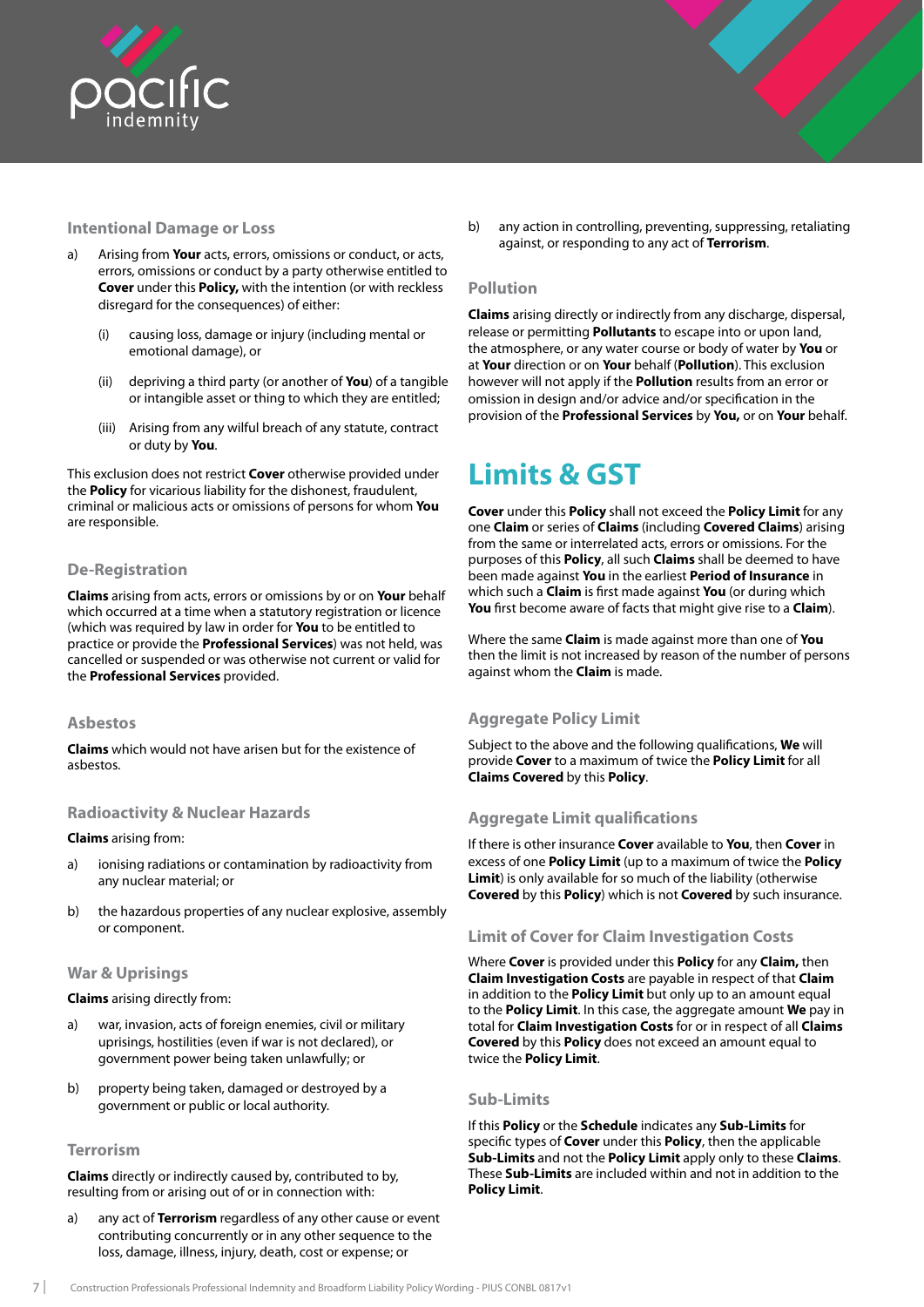<span id="page-10-0"></span>

### **GST Input Tax Credits**

- a) Where and to the extent that **We** are entitled to claim an Input Tax Credit for a payment made under the **Policy**, then any monetary limit in the **Policy** on **Our** obligation to make such a payment, shall be net of **Our** entitlement to the Input Tax Credit.
- b) Where and to the extent that **You** are entitled to claim an Input Tax Credit for a payment required to be made by **You**  as an **Excess**, then the amount of the **Excess** shall be net of **Your** entitlement to the Input Tax Credit.
- c) Where payment is made under this **Policy** for the acquisition of goods, services or other supply, **We** will reduce the amount of the payment by the amount of any Input Tax Credit that **You** are, or will be, entitled to under A New Tax System (Goods and Services Tax) Act 1999 in relation to that acquisition, whether or not that acquisition is made.
- d) Where payment is made under this **Policy** as compensation instead of payment for the acquisition of goods, services or other supply, **We** will reduce the amount of the payment by the amount of any Input Tax Credit that **You** would have been entitled to under A New Tax System (Goods and Services Tax) Act 1999 had the payment been applied to acquire such goods, services or other supply.

# **Claim Conditions**

**Investigation, defence and settlement of Claims**

**We must be told about Claims**

**You** must tell **Us** in writing about any **Claims** or losses as soon as possible and while this **Policy** is in force. If this is not done the **Your** right to **Cover** under this **Policy** may be affected.

**Claims co-operation**

Each of **You** must:

- a) diligently do, and allow to be done, everything reasonably practicable to avoid or lessen **Your** liability in relation to a **Claim** (or **Covered Claim**) or loss otherwise **Covered** by this **Policy**;
- b) promptly give to **Us** all the help and information that **We**  may reasonably require to:
	- (i) investigate, mitigate and defend a **Claim** or loss; and
	- (ii) determine **Our** liability under this **Policy**.

#### **We can protect Our position**

When **We** receive a notification of a **Claim**, or **Covered Claim**, then **We** can take whatever action **We** consider appropriate to protect **Our** position.

This does not, however:

- a) indicate that any of **You** is entitled to be **Covered** under this **Policy**; or
- b) prejudice **Our** rights under the **Policy** or at law.

**We can manage the Claim (or Covered Claim) on Your behalf**

#### **We** can:

- a) take over and defend or settle any **Claim** (or **Covered Claim**) in **Your** name; and
- b) claim in **Your** name, any right that **You** may have for contribution or indemnity.

**You must not admit liability for or settle any Claim (or Covered Claim)**

#### **You** must not:

- a) admit liability for, or settle any **Claim** (or **Covered Claim**); or
- b) incur any **Claim Investigation Costs** without first obtaining **Our** written consent. If **Our** prior written consent is not obtained, **Your** right to **Cover** under this **Policy** may be affected.

#### **Your right to contest**

If **You** elect not to consent to a settlement that **We** recommend **You** and want to contest or continue the dispute or legal proceedings, then **We** will only **Cover You** (subject to the **Policy Limit**) for:

- (i) the amount **We** could have settled the matter for; less
- (ii) the relevant **Excess** specified in the **Schedule**; plus
- (iii) the **Claim Investigation Costs** calculated to the date **You**  elected not to consent to the settlement.

#### **Senior Counsel**

Unless a Senior Counsel, that **We** and **You** both agree to instruct, advises that the **Claim** or **Covered Claim** should be contested, then neither **We** nor **You** can require the other to contest any legal proceedings about a **Claim** if the other does not agree to do so.

In formulating his or her advice, Senior Counsel must be instructed to consider the economics of the matter, having regard to but not limited to, the:

- (i) the damages and costs likely to be recovered; and
- (ii) the likely costs of defence; and
- (iii) **Your** prospects of successfully defending the **Claim** or **Covered Claim**.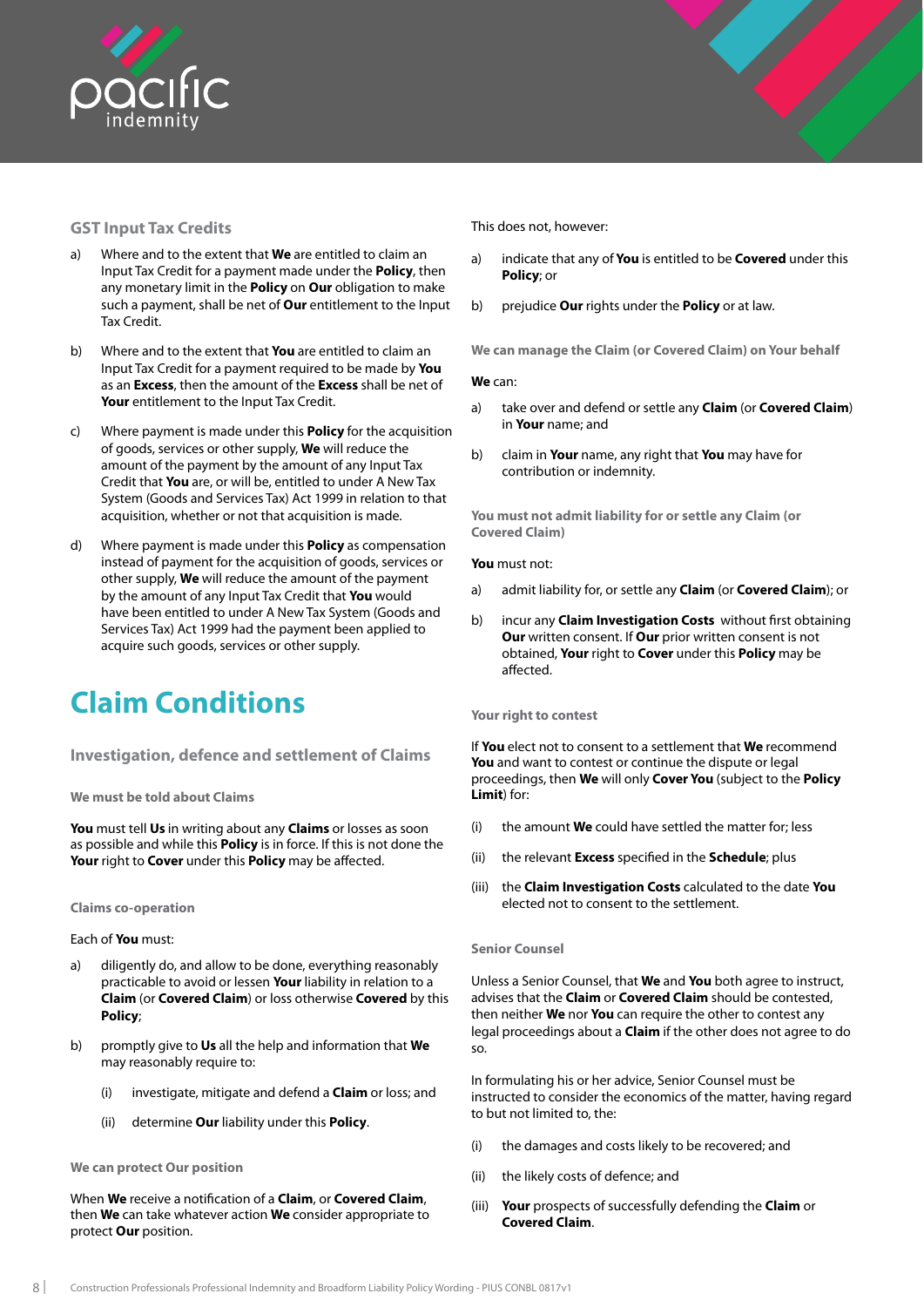

The cost of Senior Counsel's opinion will form part of the **Claim Investigation Costs**.

If Senior Counsel advises that the matter should be or is appropriate to be settled and if the terms of settlement which **We** recommend are within limits which are reasonable (in Senior Counsel's opinion and in the light of the matters he/she is required to consider), then **You**:

- (i) cannot (subject to the provisions herein under the heading "Your Right To Contest") object to the settlement; and
- (ii) must immediately pay the relevant **Excess** specified in the **Schedule**.

#### **Payments to settle potential Claims**

Any money **We** pay to settle anything which might give rise to a **Claim (**or **Covered Claim)**, is taken to be:

- (i) a payment to settle a **Claim (**or **Covered Claim)**; and in addition,
- (ii) a payment for the purpose of calculating the total of all **Claims (**or **Covered Claims)** under this **Policy**.

#### **Recovering money from Employees**

**We** must not recover any amount paid out in respect of a **Claim**  or loss under this **Policy** from any of **Your Employees** or former **Employees** unless the **Claim (**or **Covered Claim)** arose from dishonest, fraudulent, criminal or malicious acts or omissions of such **Employee** or former **Employee**.

**Offsetting of costs & expenses You owe Us against what We owe You**

If **We** incur costs or expenses above **Our** liability under the **Policy**  for **Claim Investigation Costs**, then **You** must pay whatever amount is above that liability immediately **We** ask for it.

**We** can offset that payment due from **You** against (and deduct that amount from) any amount **We** must pay to or on behalf of **You** under this **Policy**.

#### **The Excess**

- (i) **We** only provide **Cover** (up to the **Policy Limit**) for that part of the **Covered Claim** above the **Excess** specified in the **Policy Schedule**.
- (ii) There is no **Excess** for **Claim Investigation Costs** when **We Cover** an **Insured** for this **Covered Claim**.
- (iii) only one **Excess** is payable for all **Covered Claims** or losses **Covered** by this **Policy** arising from the one act, error or omission.
- (iv) in the event of a **Claim**, **Covered Claim** or loss arising from separate acts, errors or omissions, then one **Excess** shall apply in respect of each such **Claim**, **Covered Claim** or loss.

**Advancement of Claims Investigation Costs**

If **We** elect not to take over and conduct the defence or settlement of any **Claim**, then **We** will pay all reasonable and necessary **Claims Investigation Costs** provided that:

- a) **We** have not already denied indemnity under the **Policy**; and
- b) **Our** written consent is obtained prior to **You** incurring such **Claims Investigation Costs** (such consent not to be unreasonably withheld).

**We** reserve the right to recover any **Claims Investigation Costs**  paid under this provision from **You**, in the event and to the extent that:

- (a) **You** make an admission in writing of any fraudulent, dishonest, malicious or intentional conduct; or
- (b) it is subsequently established, directly or indirectly, by admission, judgment or other final adjudication, that **You**  were not entitled to **Cover** under this **Policy**.

#### **Allocation**

If a **Claim** includes both matters which are **Covered** and matters which are not **Covered** by this **Policy,** then both **You** and **We** will allocate (based upon **Your** relative legal and financial exposures to matters **Covered** and matters not **Covered** by this **Policy**) any amounts which have been incurred by or on **Your** behalf.

If both **You** and **We** cannot agree on an allocation of such amounts incurred by or on **Your** behalf then:

- (i) **We** will advance such portion of the **Defence and investigation Costs** which **We** deem to be **Covered** under this **Policy**, unless and until a different and final allocation is mutually agreed upon between **You and Us** or is arbitrated in accordance with this provision.
- (ii) **We** may, in **Our** sole discretion, pay amounts (other than amounts for **Claim Investigation Costs**) which **We** deem to be **Covered** under this **Policy**, unless and until a different and final allocation is mutually agreed upon between **You**  and **Us** or is arbitrated in accordance with this provision or judicially determined.
- (iii) if **We** are requested by **You**, **We** will submit a dispute between **You** and **Us** regarding the allocation of amounts for determination by arbitration. Subject to agreement between **You** and **Us**, the arbitration panel will consist of one arbitrator selected by the President for the time being of the Victorian Law Society. The costs of arbitration undertaken in accordance with this provision shall be borne equally by **You** and **Us**.
- (iv) any allocation of damages, **Claim Investigation Costs** or other amounts which are mutually agreed upon between **You** and **Us** or arbitrated in accordance with this provision will be applied retroactively to such amounts notwithstanding any prior payment or advancement, as the case may be, to the contrary.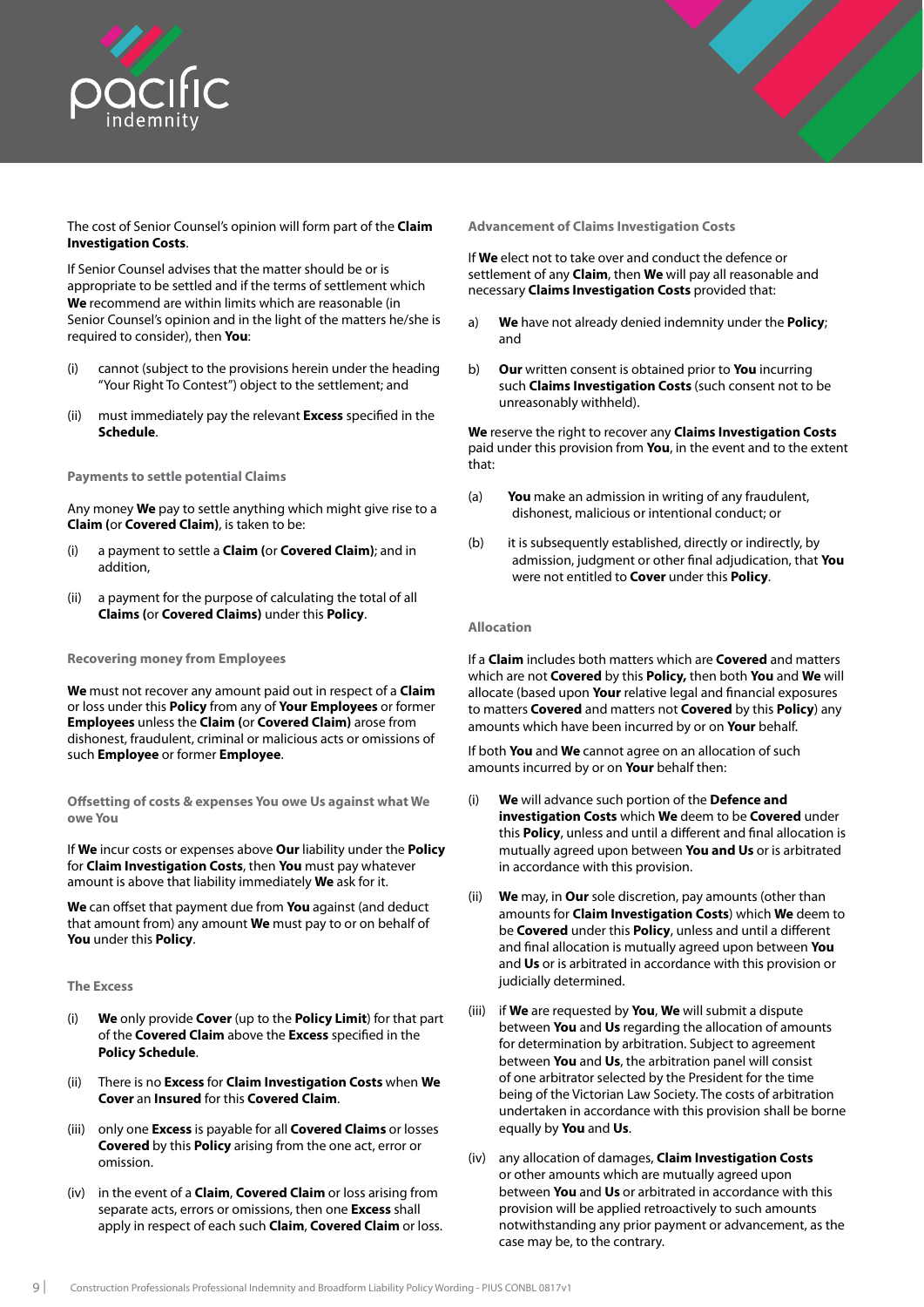<span id="page-12-0"></span>

(v) any allocation or advancement of **Claim Investigation Costs** will not apply to or create any presumption with respect to the allocation of amounts in respect of a **Claim,**  other than in respect of **Claim Investigation Costs**.

**Disclosure of information to Us in respect of the Cover and the Claim (or Covered Claim)**

The solicitors instructed by **Us** for any **Claim** (or **Covered Claim**) can disclose to **Us** any information that they may receive in that capacity, wherever and from whomsoever they obtain it and notwithstanding that they may also be representing **You** in respect of the notified circumstance / **Covered Claim**. By claiming under this **Policy**, **You** (and any person entitled to indemnity under this **Policy**) authorise such solicitors to disclose this information to **Us**.

# **Additional Special Provisions for Dishonesty and Fraud**

In respect of any **Claim** arising from fraud or dishonesty which involves theft or misappropriation of money, then **We** only provide **Cover** if:

- (i) **You** kept a separate trust account for that money, and the account was audited at least annually by a qualified independent accountant; and
- (ii) all cheques prepared on that trust account are required to be signed by a **Principal** or two authorised people;
- (iii) all electronic fund transfers are required to be authorised by a **Principal** and accounts which are accessible on line are reviewed at least weekly.

**You** must take and continue to take all reasonable precautions to prevent any **Claim** arising from fraud or dishonesty and continue to perform all the supervision, controls, checks and audits reasonably practicable to avoid or lessen a **Claim** arising from fraud or dishonesty or a **Fidelity Loss.**

**We** deduct from any money **We** pay for a **Claim** or loss arising from fraud or dishonesty or **Fidelity Loss:**

- (i) the amount of any money which **You** would have paid to the fraudulent, dishonest, criminal or malicious person the subject of **Cover** under this **Policy**, if they had not been fraudulent, dishonest, criminal or malicious; and
- (ii) the amount of any money of, or to which the person referred to in paragraph (a) above is entitled, which **You** hold (if **We**  can do so by law).

Notwithstanding express **Cover** extensions for vicarious liability arising from fraud or dishonesty of employees and for **Fidelity Loss**, there is no **Cover** under this **Policy** to any person or entity the subject of **Cover** under this **Policy**, for any **Claim** or loss directly or indirectly based upon, or attributable to, or in consequence of any dishonest, fraudulent, criminal or malicious acts or omissions or breach of fiduciary duty of which:

- (a) any of **You** had knowledge, or had reason to suspect, at or prior to the time of such acts or omissions; and
- (b) failed to take any reasonable action to prevent.

There is no **Cover** under this **Policy** for any **Claim** or **Fidelity Loss** arising from or related to or which involves any dishonest, fraudulent, criminal, malicious acts, errors or omissions or breach of fiduciary duty other than pursuant to the express **Cover** extensions for vicarious liability arising from fraud or dishonesty of employees and for **Fidelity Loss** of this **Policy**.

# **Additional special provisions for Fidelity Cover**

**We** do not **Cover**:

- a) any **Fidelity Loss** sustained outside of Australia or New Zealand or any **Fidelity Loss** arising directly or indirectly from any loss sustained outside of Australia or new Zealand.
- b) any **Fidelity Loss** the existence of which has only been established by profit and loss figures or by inventory calculations (including stock takes).
- c) any costs incurred by **You** in re‐writing, amending or re‐ installing **Your** computer programs or systems.
- d) any consequential loss arising from any dishonest or fraudulent acts or omissions of any **Employee.**
- e) any **Fidelity Loss** caused by or contributed to by an **Employee** who was not employed by **You** when the act or omission which caused or contributed to the loss occurred.
- f) any **Fidelity Loss** caused by or contributed to by **Principals**  or **Former Principals**.
- g) any loss arising from default under a loan or any type of credit offered to or by **You**.
- h) any **Fidelity Loss** arising directly or indirectly from any dishonest or fraudulent acts or omissions which the **Named Insured,** a **Principal** or any **Former Principal** had knowledge or had reason to suspect at or prior to the time of such acts or omissions and failed to take all reasonable action to prevent.
- i) any **Fidelity Loss** incurred by or on behalf of **You** in respect of which any of the **Named Insured, Principals** or **Former Principals** committed or condoned any such dishonest, fraudulent, criminal or malicious acts or omissions.
- j) any **Fidelity Loss** first discovered prior to the commencement of the **Period of Insurance** or first discovered after the expiration of the **Period of Insurance**.
- k) any **Fidelity Loss** arising directly or indirectly from any dishonest, fraudulent, malicious or illegal act or omission by any shareholder who at the time of committing such acts had direct or indirect ownership of or control over 5% or more of the voting share capital of the **Named Insured**.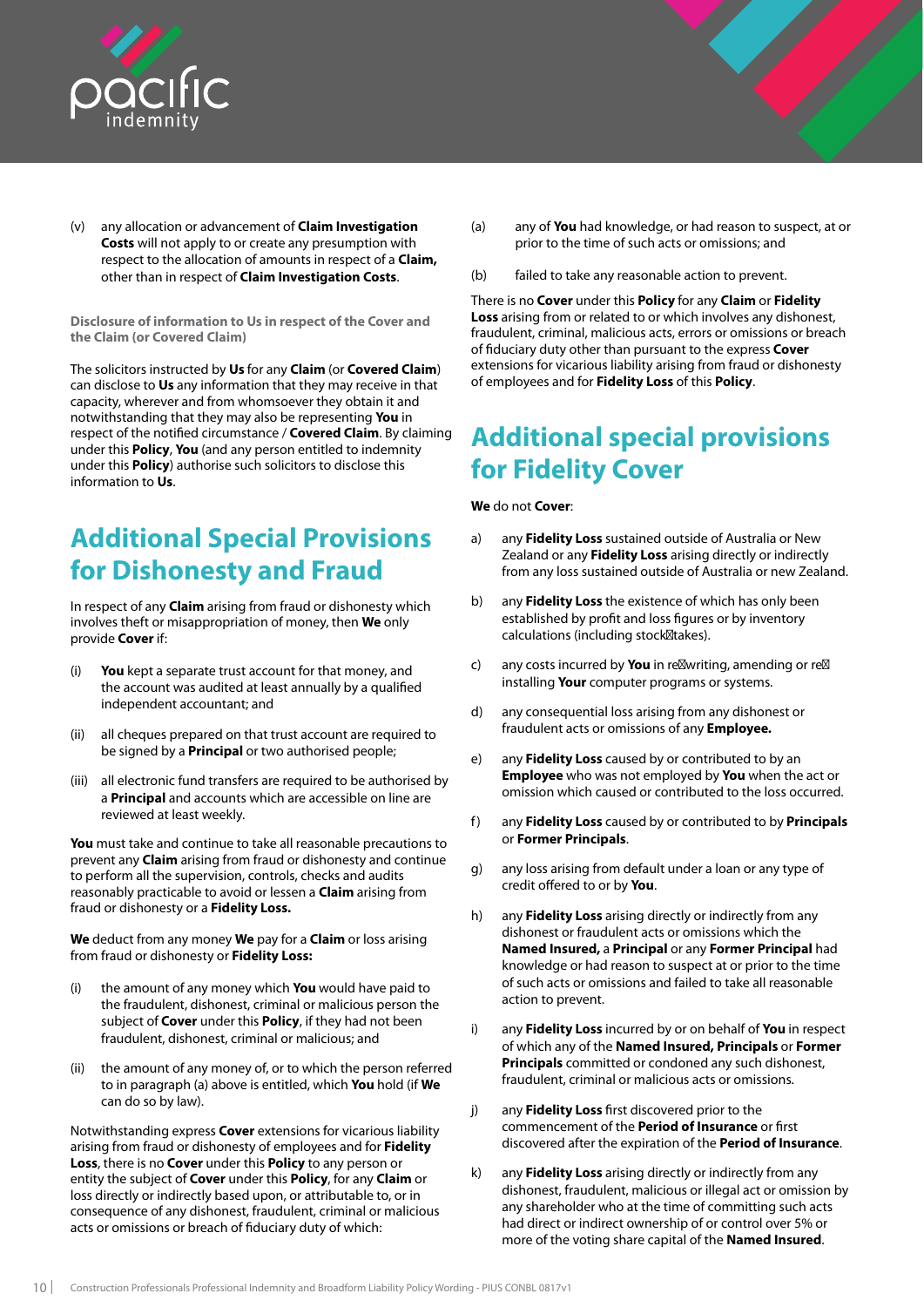<span id="page-13-0"></span>

- l) any **Fidelity Loss** arising directly or indirectly from the voluntary giving or surrendering of money, negotiable instruments, bearer bonds or coupons, stamps bank or currency notes unless such loss is sustained by reason of any dishonest or fraudulent act or omission of any **Employee**.
- m) any loss arising directly or indirectly from the dissemination of or accessing any confidential information including but not limited to patents, trademarks, copyrights, trade secrets, computer programs, or customer information.
- n) any loss arising directly or indirectly from any kidnap, ransom or extortion.

For the purposes of this **Policy**, '**Fidelity Loss**':

- (i) means direct financial loss suffered by **You** which is caused by the loss of money, negotiable instruments, bearer bonds or coupons, stamps, bank or currency notes or other property owned by **You**;
- (ii) does not include **Your** wages, salaries, or other remuneration benefits or entitlements.

# **Additional Special Provisions for Employment Practices Liability Cover**

In relation to **Cover** for Employment Practices Liability only:

'**Loss**' means the amount payable in respect of a **Claim** made against **You** and any of **Your Employees** under a contract of service and shall include damages, judgments, settlements, interest, costs, defence costs and back pay where reinstatement by a court or tribunal is ordered. **Loss** excludes any amount which **You** are or were required to pay pursuant to an express obligation imposed under a contract of employment, employment agreement, or pursuant to statute, award or otherwise.

# **Special Exclusions**

**We** do not **Cover** any of the following **Claims** (or losses or liabilities) or legal proceedings or any associated costs:

#### (a) **Strikes, lock-outs etc**

**Claims** brought about by, contributed to by, or which involve acts committed during or in connection with any industrial dispute (whether between employer and **Employee** or between **Employees** or their unions or generally), strike, picket, lock-out, go slow or work to rule action;

#### (b) **Insolvency**

**Claims** brought after the appointment of any liquidator, receiver and manager, official manager, administrator, official trustee in bankruptcy, or trustee administering a compromise or scheme of arrangement of or in respect of **You** but this exclusion is not to apply to **Claims** notified prior to the appointment;

#### (c) **Workers Compensation/Occupational Health and Safety Legislation**

**Claims** brought about by, contributed to by or which involve claims arising under, or pursuant to, or in relation to any Workers' Compensation or Occupational Health and Safety Acts or similar legislation;

#### (d) **Bodily Injury**

**Claims** arising from or which involves bodily injury (except emotional distress or mental anguish), sickness, disease or death of any person;

#### (e) **Physical Modifications to Premises**

**Claims** for the cost of physical modifications to premises, plant or equipment owned or occupied by **You**;

#### (f) **Unfair Contract Claims**

- (i) **Claims** or proceedings for or in respect of a contract of employment alleged to be unfair; or
- (ii) the seeking of relief pursuant to Section 127A of the Workplace Relations Act (Commonwealth) or Section 106 of the Industrial Relations Act (NSW) 1996 or Section 276 of the Industrial Relations Act (Queensland) 1999 or similar legislation in the other states or territories of the Commonwealth of Australia or in New Zealand.

# **General Provisions**

### **Premium Payment**

The **Cover We** provide in this **Policy** is subject to full payment of the Gross Premium as stated in the **Policy Schedule**. If full payment of the Gross Premium is not made, there is no **Cover**.

### **Cover Beneficiaries**

In so far as **Cover** is extended under this **Policy** to individuals and entities who are not a contracting party under this **Policy**, such **Cover** is subject to those individuals and/or entities (as the case may be) agreeing in writing within a reasonable time of notification to **Us** of the **Claim** or **Covered Claim**:

- (i) to be bound by the terms, conditions, exclusions and limits of this **Policy**;
- (ii) To be bound by obligations of utmost good faith as if they were a contracting party; and
- (iii) to be liable individually, and together with **You**, for paying the **Excess** (or any other payment due to **Us** under this **Policy**) in respect of any **Cover** provided to them under this **Policy**.

### **Loss Prevention**

**You** shall, as a condition to **Cover** under this **Policy**, take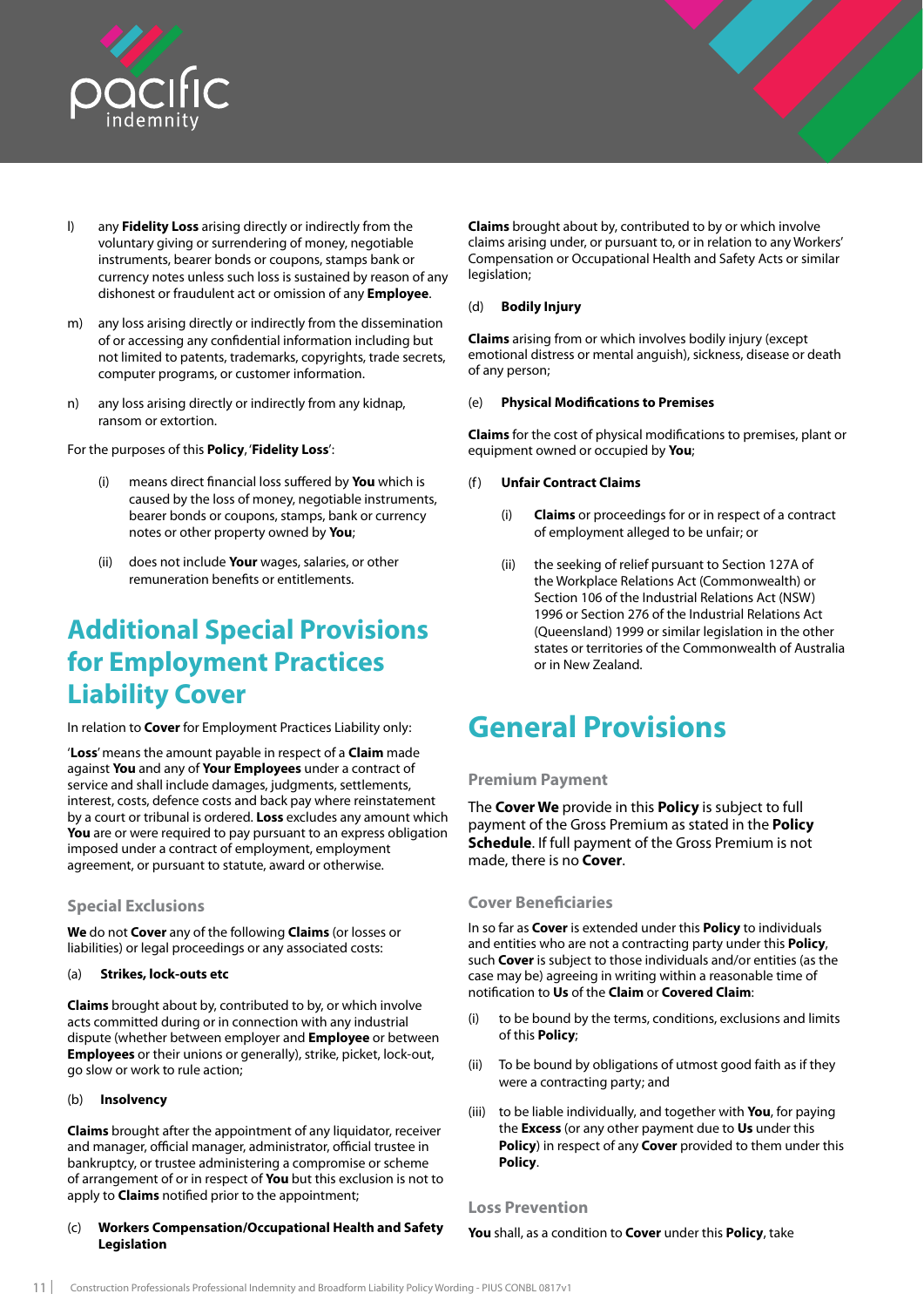<span id="page-14-0"></span>

all reasonable steps to prevent any act, error, omission or circumstance which may cause or contribute to any **Claim** or loss which may be **Covered** under this **Policy**.

# **Other Insurance Which May Cover The Risk**

**You** must immediately advise **Us** in writing of any insurance already affected or which may subsequently be affected **Covering**, in total or in part and whether absolutely or contingently, the Liability, **Claim**, Loss or **Claim Investigation Costs**, or any part of them, **Covered** by this **Policy**.

# **Material Change in the Risk**

**You** must immediately advise **Us** in writing of any material change in the risk **Covered** by this **Policy**.

# **The Proposal – Severability and Non-imputation**

The **Proposal We** were given by or on **Your** behalf before this **Policy** commenced, is taken to be a separate **Proposal** for each natural person or entity **Covered** under this **Policy**.

If there is any incorrect fact or misstatement in the **Proposal**  that relates to one of **You** who is a natural person then, for the purposes of this **Policy, We** do not attribute it to any other of **You** who was not aware of the incorrect fact or misstatement.

# **Authority to accept notices & to give instructions**

The persons or entity first listed as the **Named Insured** in the **Schedule** is appointed as agent of:

- a) each of **You**; and
- b) any person or entity who is entitled to a benefit under this **Policy** (when they request **Cover** or suffer a loss under this **Policy**) in all matters relating to this **Policy**, and to **Claims**  or **Covered Claims** which are (or are to be) **Covered** by the **Policy**.

In particular (but without limitation) the person or entity first listed in the **Schedule**, as the **Named Insured**, is the agent for the following purposes:

- (i) to give and receive notice of **Policy** cancellation, to pay premiums and to receive any return premiums that may become due under this **Policy**; and
- (ii) to accept endorsements or other notices provided for in this **Policy**; and
- (iii) to give instructions to solicitors or counsel that **We** appoint or agree to, and to receive advice from them and to act on that advice; and
- (iv) to consent to any settlement that **We** recommend; and
- (v) to do anything that **We** or **Our** legal advisers think might help with the procedures set out in this **Policy** for settling and defending **Claims** or **Covered Claims**; and
- (vi) to give **Us** information relevant to this **Policy**, which **We** can rely on when **We** decide whether to accept the risk, and set the **Policy** terms or the premium.

# **De-registration**

**You** must tell **Us** immediately in writing if **Your** statutory registration or licence, (which you are legally required to hold to provide **Professional Services)** is cancelled, suspended or terminated or has had conditions imposed during the **Period of Insurance** specified in the **Schedule**.

### **Payment in Australian dollars in Australia**

All premiums and **Claims** must be paid in Australian dollars in Australia.

### **Law of the Policy**

This **Policy** is governed by the law of the Territory or State where the **Policy** was issued (which is specified in the **Schedule**). The courts of that place have jurisdiction in any dispute about or under this **Policy**.

# **Territorial & Jurisdiction Limits**

**Cover** under this **Policy** is not restricted by where anything giving rise to the **Claim** occurred. However, **Our Cover** is restricted in accordance with the **Foreign Courts** exclusion in this **Policy**.

### **Schedule must be included**

This **Policy** is only legally enforceable if it includes a **Schedule** issued by **Us**.

# **Cancelling the Policy**

### **You Can Cancel the Policy**

**You** are entitled to cancel this **Policy** from the date **We** receive a written request to cancel the **Policy**, provided that any such cancellation is subject to the following terms:

- a) If a **Claim** has been paid under the **Policy** or if you have notified a **Claim** or facts which may give rise to a **Claim**) under the **Policy** then no return premium is payable.
- b) If there has been no **Claim** made or notified under the **Policy** then **We** will be entitled to retain premium for pro-rata 'time on risk' subject to a minimum administration charge of \$250 plus applicable statutory charges. (Note stamp duty for a mid term cancellation may not be refundable in some states).

### **We can cancel the Policy**

- a) **We** may cancel this **Policy** at any time in accordance with the relevant provisions of Section 60 of the Insurance Contracts Act 1984, by giving notice in writing to **You** of the date from which cancellation is to take effect.
- b) **We** may deliver this notice to **You** personally, or post it by certified mail (to **You**r broker or to the address **You** last gave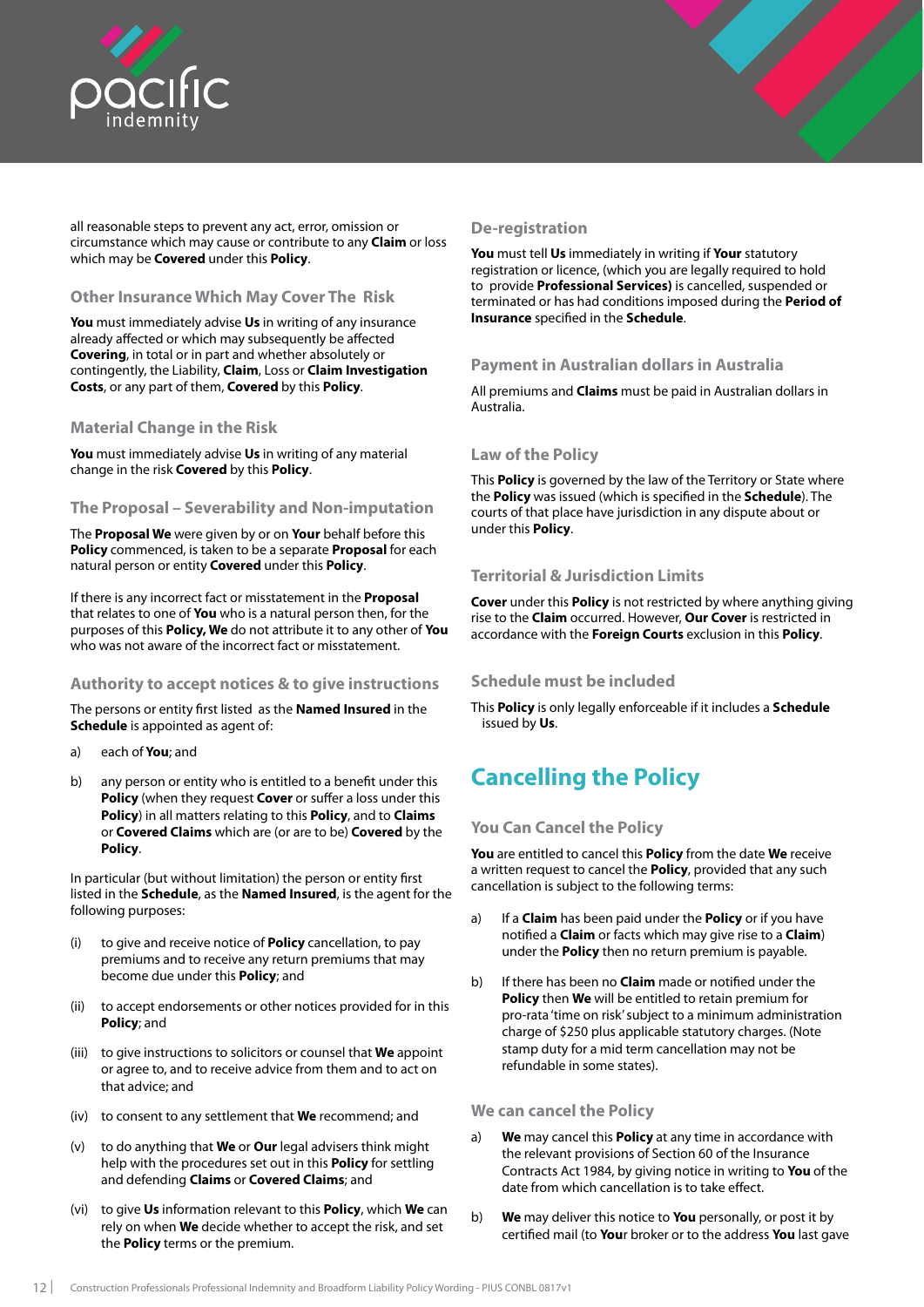<span id="page-15-0"></span>

**Us**). Proof that **We** mailed the notice is sufficient proof that **You** received the notice.

- c) Under Section 60 of the Insurance Contracts Act 1984, **We**  may cancel this **Policy** at any time where:
	- (i) it is in force by virtue of Section 58 of the Insurance Contracts Act 1984; or
	- (ii) it is an interim contract of general insurance.

After cancellation pursuant to this Clause, **We** will refund the premium for the time remaining on the **Policy**, less any nonrefundable duties, unless any of **You** have made a fraudulent claim under the **Policy**.

# **How to read this Insurance Policy**

#### (a) **Words with special meanings**

Some of the words in this **Policy** wording have special meanings. These meanings can be found in Definitions. If a word has a special meaning, it appears in this **Policy** in bold type and with a capital letter. These words may appear without bold type in endorsements in the **Policy Schedule**.

#### (b) **Policy Interpretation**

Except where the Context otherwise requires it:

- The singular includes the plural and the plural includes the singular
- (ii) If a word or phrase is defined, its grammatical forms have a corresponding meaning
- (iii) Words importing a gender include every other gender

# **Definitions**

Whenever the following words are used in this **Policy** in bold type and with a capital letter, they have the special meanings set out below. These words may appear without bold type in endorsements in the **Policy Schedule**.

# **Civil Liability**

Liability for the compensatory damages, costs and expenses which a civil court orders **You** to pay on a **Claim** (as opposed to criminal liability or penalties). It includes the legal costs of the person making the **Claim**, for which **You** become liable.

### **Claim (or Claims)**

The receipt by **You** of:

a) any originating process (in a legal proceeding or arbitration), cross claim or counter claim or third party or similar notice claiming compensation against **You**; or

b) any written or verbal demand from a third party claiming compensation against **You**.

# **Claim Investigation Costs**

The reasonable and necessary legal costs and expenses (other than regular or overtime wages, salaries or fees of any of **You**) incurred by **You** or on **Your** behalf with **Our** prior approval in the investigation, defence or settlement of any **Claim** or **Covered Claim** which is **Covered** by this **Policy** at the time the legal costs and expenses arise.

#### **Compensatory Civil Penalties**

Means pecuniary penalties awarded in and under the laws of the jurisdictions of Australia and New Zealand, against:

- a) **You** for any civil offence;
- b) **You** for a strict liability offence in connection with a breach of occupational health and safety law or regulation ("OH&S"),

but solely resulting from the conduct of the **Professional Services**.

### **Cover (and 'Covered')**

Reference to '**Cover**' and '**Covered**' under this **Policy** shall mean indemnity.

### **Covered Claim**

The term **Covered Claim** means the:

- a) **Claims**, liabilities, losses, costs; or
- b) facts which may give rise to a **Claim**

which **We** may **Cover** or agree to **Cover** under this **Policy**.

#### **Documents**

Documents of any nature including the electronically stored data, software or computer programs for or in respect of any computer system; but not including bearer bonds, coupons, bank notes, currency notes or negotiable instruments.

Loss or damage to **Documents** does not include:

- a) loss or damage (including rearrangement) to such electronically stored data, software or computer programs arising from any computer virus or malware or from any design or programming defect in any computer program or computer operating system.
- b) Normal wear and tear or the action of insects or rodents or other gradual process.
- c) Documents lost, damaged or mislaid outside of Australia or New Zealand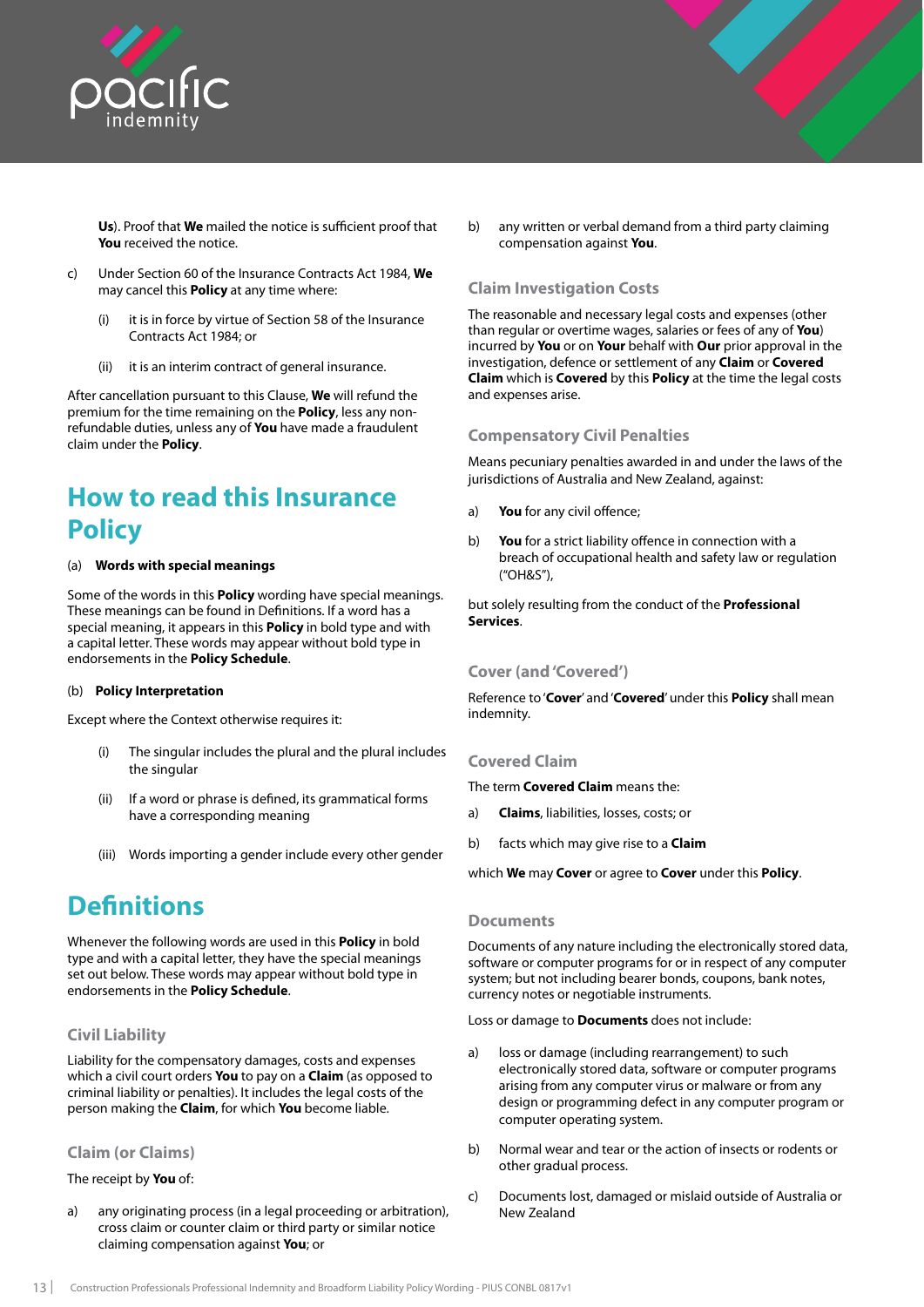<span id="page-16-0"></span>

# **Employee**

A natural person who is not a **Principal**, but who is or was, at the time the relevant act, error or omission giving rise to the **Claim**, a person who:

- a) is a party to a contract of service with the **Named Insured**  and is or was remunerated by **You** for that service; or
- b) is neither a party to a contract of service with the **Named Insured**, nor an independent contractor, but a party to a contract for services with the **Named Insured** for the provision of services to **You** for reward; or
- c) a volunteer worker,
- d) a student

and in respect of (a), (b), (c) and (d) above is (or was) at the time of the act, error or omission which gave rise to the **Claim** under **Your**  direct control and supervision in the provision of **Professional Services**.

### **Enquiry (or Enquiries)**

Any legal or quasi legal enquiry including coronial enquiry (into a matter arising out of the provision of **Professional Services** and such matter is the subject of and is not excluded from **Cover** under this **Policy**) in respect of which **You** are legally required to participate by reason of the fact that the body conducting the enquiry (including a regulatory, licensing or statutory body) has legal jurisdiction over **You** or any of **You** (either by reason of a statutory power or by reason of **Your** membership of a professional association which has the power to discipline its members.

#### **Excess**

The part **You** must pay of each **Covered Claim**.

#### **Former Principal**

A person who has been, but is no longer:

- a) a **Principal** of **You**; or
- b) the **Principal** of any firm or incorporated body declared in the **Proposal**, which previously conducted the **Professional Services** which is now being conducted by the **Named Insured**.

#### **Intellectual Property**

Copyright, Design, Patent, Trade Mark or Moral Right, including false attribution of authorship (under the Copyright Act 1968 Cwlth).

#### **Joint Venture**

An undertaking (regardless of what it is called) which **You** carry on together with someone else who is not otherwise **Covered**  under this **Policy**.

#### **Known Circumstance**

Any fact, situation or circumstance which:

- a) any of **You** was aware of at any time before this **Policy**  began or before this **Policy** was amended/endorsed; or
- b) a reasonable person in **Your** professional position would have thought, at any time before this **Policy** began or before this **Policy** was amended/endorsed,

might result in someone making an allegation against any of **You** in respect of a liability or loss that might be **Covered** by this **Policy** or any amendment or endorsement of this **Policy**.

### **Named Insured**

Means any person or entity expressly identified in the **Policy Schedule** as the **Named Insured**

#### **Period of Insurance**

The **Period of Insurance** specified in the **Policy Schedule** – being the period between the inception date of this **Policy** and the expiry date of this **Policy** at 4.00 PM. The time being determined at the place where the **Policy** was issued.

#### **Policy**

The insurance contract made up of:

- a) this **Policy** document;
- b) the **Schedule** to this **Policy**; and
- c) the endorsements, if any, contained or referred to in the **Policy Schedule**.

#### **Policy Limit**

The **Policy limit** specified in the **Policy Schedule**.

#### **Pollutants**

'**Pollutants**' shall mean any solid, liquid, gases or thermal irritant or contaminant, including but not limited to smoke, vapour, soot, fumes, acids, alkalines, chemicals and waste. Waste includes material to be recycled, reconditioned or reclaimed.

### **Principal**

A sole practitioner, a partner of a firm, or a director of a company, which firm or company is **Covered** by this **Policy**.

#### **Professional Services**

The Professional Services undertaken by or on **Your** behalf and which are specified in the **Policy Schedule** as **Covered** by this **Policy**. The performance of **Professional Services** by **You** includes, for the purpose of this **Policy**, acts, errors or omissions of **Your** agents or consultants while undertaking work which is reasonably incidental to the conduct by **You** of the **Professional**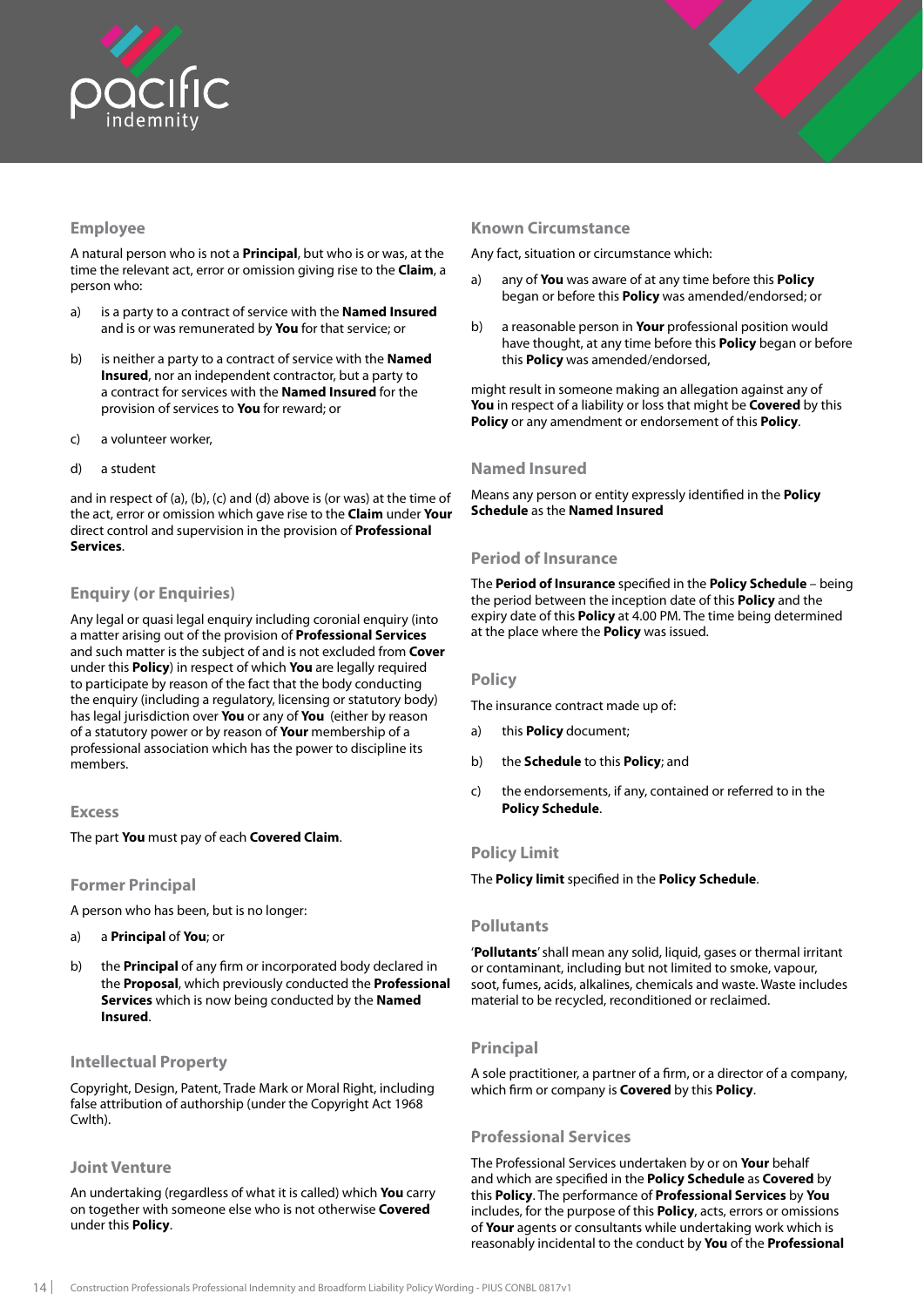<span id="page-17-0"></span>



#### **Proposal**

The written **Proposal** form (the date of which is specified in the **Schedule**) together with any other material which was given to **Us** by or on **Your** behalf, and relied on by **Us** to effect this **Policy**.

### **Publicity Campaign**

Means a publicity and/or public relations campaign designed and implemented by a public relations consultant.

#### **Run-Off Event**

Means any **Named Insured** which, during the **Policy Period**, ceases to exist or operate, or which is disposed of or merged with or acquired by another entity.

#### **Schedule**

The **Schedule** to this **Policy** wording, which is issued by **Us**

### **Sub Limit(s)**

The limit of **Our** insurance **Cover** for specified exposures as specifically set out within the **Policy** wording or as specified in the **Schedule** under '**Sub-Limits**' and which is included within and not in addition to the **Policy Limit**.

### **Subsidiary**

Any company or other incorporated entity which, at the commencement of the **Period of Insurance,** and by virtue of Australian law was, or is, either directly or indirectly a subsidiary of any incorporated body identified in the **Policy Schedule.**

#### **Terrorism**

**Terrorism** includes any act, or preparation in respect of action, or threat of action designed to influence the government, whether de jure or de facto, of any nation or any political division thereof, or in pursuit of political, religious, ideological, or similar purposes to intimidate the public or a section of the public of any nation by any person or group(s) of persons whether acting alone or on behalf of or in connection with any organisation(s) or government(s) de jure or de facto, and which:

- a) involves violence against one or more persons; or
- b) involves damage to property; or
- c) endangers life other than that of the person committing the action; or
- d) creates a risk to health or safety of the public or a section of the public; or
- e) is designed to interfere with or to disrupt an electronic system.

#### **You**

Each of the following, individually and jointly:

- a) each person, firm or incorporated body identified in the **Schedule** as a **Named Insured** and each current or **Former Principal** of any such firm or incorporated body; and
- b) any entity which is engaged in the provision of **Professional Services** and which is created and controlled, while this **Policy** is in force, by anyone identified in the **Schedule** as a **Named Insured**; and
- c) anyone who becomes a **Principal** of the **Named Insured**  while this **Policy** is in force (but only in respect of work undertaken for or on behalf of the **Named Insured** firm or incorporated body).
- d) Any person, firm or incorporated body who is entitled to **Cover** under the terms of this **Policy** (as a beneficiary).

#### **We or Us or Our**

Pacific Indemnity Underwriting Solutions Pty Ltd **ACN 606 511 639** – on behalf of Insurance Australia Limited ABN 11 000 016 722.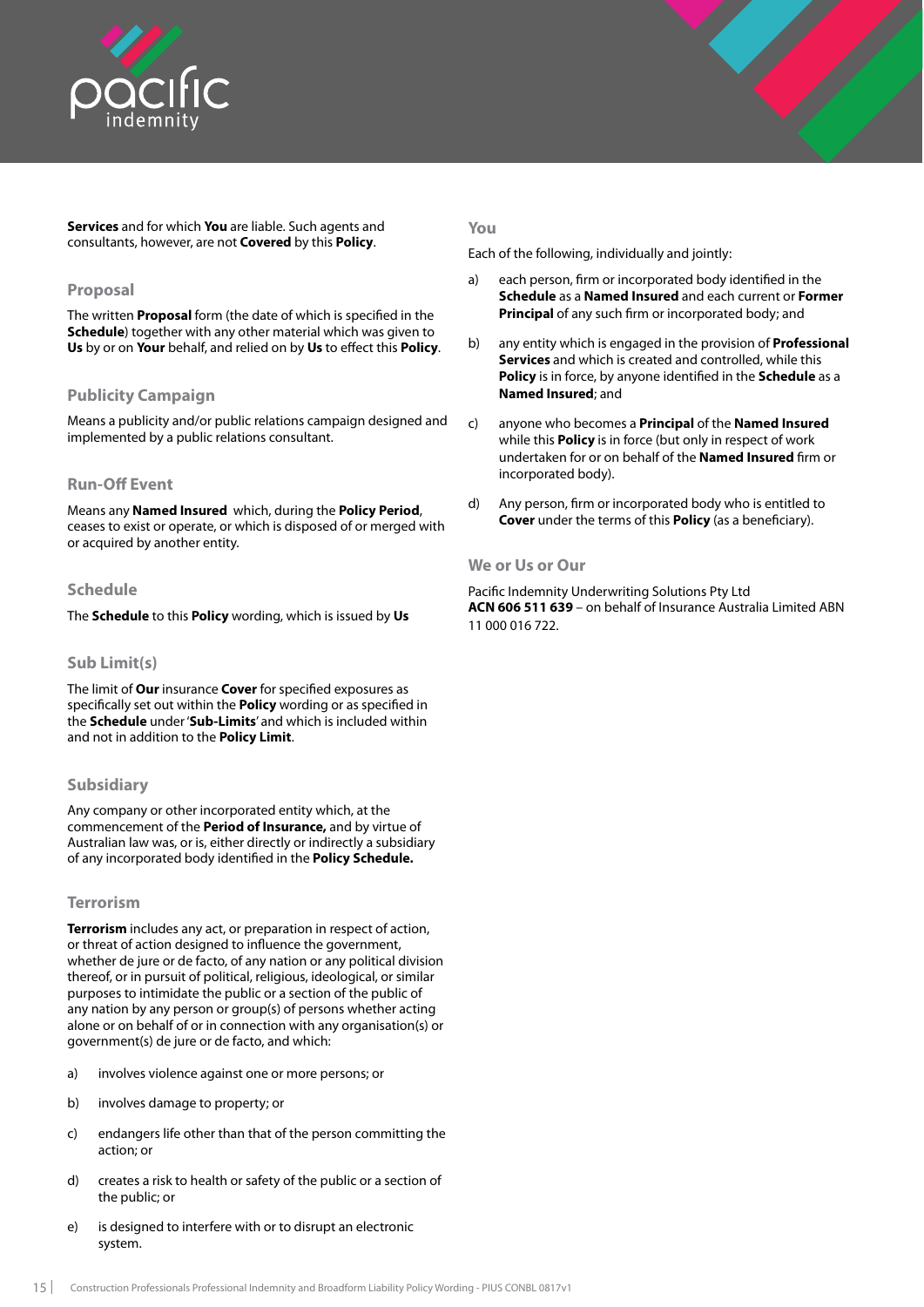<span id="page-18-0"></span>

# **Policy B - Broadform Liability Policy**

# **The Cover We provide**

We will pay to or on Your behalf all sums provided by the Policy which You shall become legally liable to pay as compensation for Personal Injury, Property Damage or Advertising Liability caused by an Occurrence during the Period of Insurance within the Geographical Limits as specified in the Policy and happening in connection with Your Business.

All **Cover** provided under this Policy is subject to the Insuring Clauses and all the Policy terms, conditions, exclusions and limits contained in or endorsed on this Policy and the payment of the Gross Premium stated in the **Schedule**.

#### **Supplementary Payments**

We will pay in addition to the applicable Policy Limit:

- a) all expenses incurred by Us, all costs taxed against You in any suit We defend, and all interest on the entire amount of any judgement which occurs after the entry of the judgement and before We have paid or tendered or deposited in Court that part of the judgement which does not exceed the limit of Our liability thereon;
- b) reasonable expenses incurred by You at Our request in assisting Us in the investigation or defence of any claim but excluding loss of earnings.
- c) expenses incurred by You for the first aid to others at the time of an Occurrence for Personal Injury **Covered** by this Policy;

We shall have the right and duty to defend any suit against You seeking compensation on account of such Personal Injury or Property Damage or Advertising Liability even if the allegations of the suit are groundless, false or fraudulent and may make such investigation and settlement of any claim or suit as we deem expedient. We shall not be obliged to pay any claim or judgement or to defend any suit after We have paid the Policy Limit.

# **Limit of Liability**

Our liability in respect of any one Occurrence shall not exceed the Policy Limit stated in the **Schedule** for Public Liability, Products Liability and Advertising Liability. All Personal Injury, Property Damage and Advertising Liability arising out of continuous or repeated exposure to substantially the same general conditions will be construed as arising out of one Occurrence and deemed to occur at the time of the first relevant event. Our total aggregate limit during any one Period of Insurance for all claims arising out of Products Liability and Advertising Liability shall not exceed the Policy Limit. Provided that the Policy Limit in respect of Occurrences in the United States of America or Canada or their protectorates or territories will be inclusive of Supplementary Payments and will apply in the aggregate to all claims in any one Period of Insurance.

# **Geographical Limits**

This Policy applies in respect of Occurrences anywhere in the world but does not apply to or insure any liability or claims arising from or in respect of:

- a) the Business carried on by You at or from any premises situated in the United States of America or Canada or their respective territories and protectorates ; or
- b) any contract entered into by You under the terms of which work is to be performed in the United States of America or Canada; or
- c) any exports by You, Your agents or servants to the United States of America or Canada.

# **What is Not Covered**

We shall not be liable to indemnify You in respect of:

#### **Employer's Liability**

- a) Liability for Personal Injury to any person arising out of, or sustained in the course of, the employment of such person in Your service, or through the breach of any duty owed to that person, where You:
	- (i) are indemnified or entitled to be indemnified (either in whole or in part) in respect for claims for damages under a policy of insurance (which expression includes arrangements made by You to provide accident insurance or similar for Your employees under a licence to self insure) arranged (whether required by law or not) in accordance with any workers' compensation legislation or accident compensation legislation; or
	- (ii) would have been indemnified or entitled to be indemnified had You arranged a policy of insurance as required by such legislation.
- b) Liability for Personal Injury to any person arising out of, or sustained in the course of, the employment of such person in Your service in Western Australia, other than a person of whom You are deemed to be an employer by reason only of Section 175 of the Workers' Compensation and Rehabilitation Act 1981 (WA);
- c) Liability for mental anguish suffered by any person arising out of, or in the course of, that persons employment by or service to You;
- d) Liability for Personal Injury arising out of the harassment, libel, slander, defamation or humiliation of, or discrimination against, any person while in Your service or while employed by You;
- e) Liability of a type in respect of which indemnity previously would have been provided under a policy of insurance arranged in accordance with any workers' compensation legislation or accident compensation legislation, but in respect of which indemnity has been withdrawn or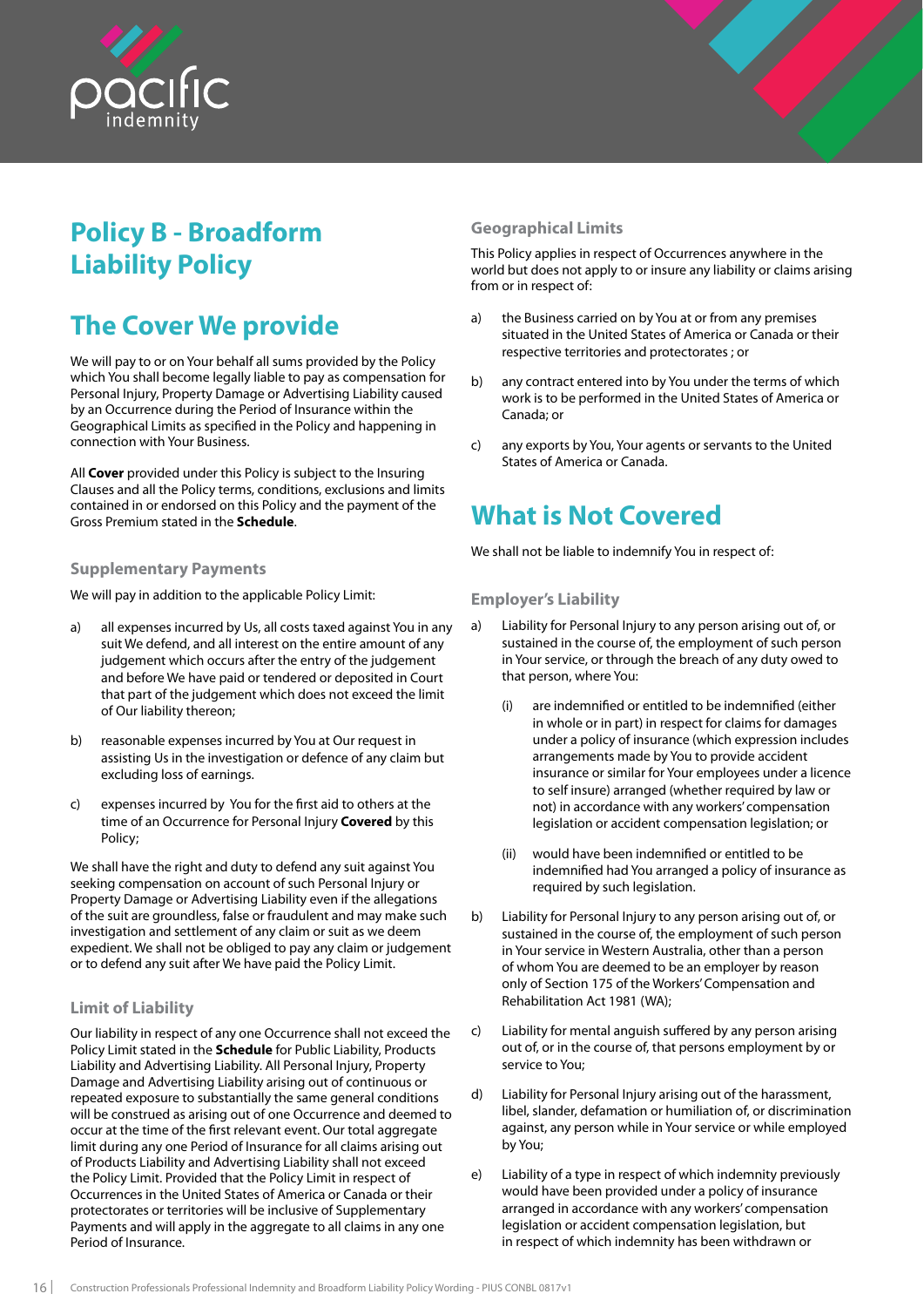<span id="page-19-0"></span>

reduced as a consequence of a change to the scope, terms, provisions, or requirements of such legislation made after the commencement of the current Period of Insurance; and

f) Any other liability imposed by the provisions of any workers compensation legislation or accident compensation legislation or industrial award, agreement or determination.

This exclusion does not apply to the liability of others assumed by You under a written contract where the contractual liability has been notified and specifically accepted by Us.

### **Motor Vehicles**

Liability for:

- Personal Injury arising out of the ownership, operation or use of any Vehicle where such Personal Injury occurs in circumstances in which such Vehicle is required by law to have compulsory insurance against such Personal Injury, or where such insurance **Cover** is in force; or
- Property Damage arising out of the ownership, operation or use by You of any Vehicle that is registered.

Provided that Exclusions 6.2 shall not apply to Vehicles whilst being operated or used by You as a Tool of Trade.

### **Aircraft and Watercraft**

Liability for Personal Injury or Property Damage arising from the ownership, possession, operation, use or legal control by You of:

- a) any Aircraft; or
- b) any Watercraft or vessel exceeding eight (8) metres in length.

# **Property in Physical or Legal Control**

Liability arising out of or in any way connected with Property Damage to property which You own, lease, hire, is loaned or rented to You, or is otherwise in Your physical or legal control other than:

- a) premises or part of any premises (including the contents of such premises), leased or rented to You, or temporarily occupied by You for the purpose of the Business, This exclusion for "Property in the physical or legal control" does not extend to any liability where You have assumed the responsibility to effect or maintain insurance with respect to any premises referred to In this clause
- b) premises temporarily occupied by You (including the contents of such premises), for the purpose of carrying out work in connection with the Business. This exclusion for "Property in the physical or legal control" does not extend to liability for physical Damage to or destruction of any premises or contents on which You were or are working, if such physical Damage or destruction arises from such work
- c) any other property temporarily in Your possession for the purpose of being worked upon. This exclusion for "Property

in the physical or legal control" does not extend to liability for physical Damage to or destruction of that part of any property on which You were or are working, if such physical Damage or destruction arises from such work

- d) any Vehicle (including its contents, spare parts and accessories while they are in or on a Vehicle), not belonging to or used by You while such Vehicle is in a car park owned or operated by You, provided that You do not operate the car park for reward as a principal part of the Business
- e) Property Damage to any Vehicle temporarily In Your possession for the purpose of parking or removing from a car park such a Vehicle any other property (except property owned by You), temporarily in Your physical or legal care, custody or control subject to a maximum of \$250,000, or other higher amount stated in the **Schedule**, for anyone Occurrence and in the aggregate during any one Period of Insurance.

# **Faulty Workmanship**

Any liability for the cost of performing, completing, correcting or improving any work done or to be undertaken by You.

### **Damage to Your Products**

Liability for:

- a) physical injury to or destruction or loss of Your Products or any part of those Products arising out of them or any part of them;
- b) loss of use of any tangible property caused by physical injury to or destruction or loss of Your Products or any part of those Products arising out of them or any part of them.

This Exclusion does not apply to those Products repaired, serviced or treated by You after such Products were originally sold, supplied or distributed by You.

# **Product Recall and Repair**

Liability for damages claimed for the withdrawal, inspection, repair, replacement or loss of use of Your Products.

### **Aircraft Products**

Any liability arising out of the selling, leasing, hiring or manufacture and/or supply of parts and/or products that are used with Your knowledge in Aircraft or any aerial device.

### **Contractual Liability**

Liability for Personal Injury or Property Damage or Advertising Liability to the extent such liability has been assumed under an agreement unless such liability:

- a) would have attached in the absence of such agreement; or
- b) is specifically allowed by Our written endorsement; or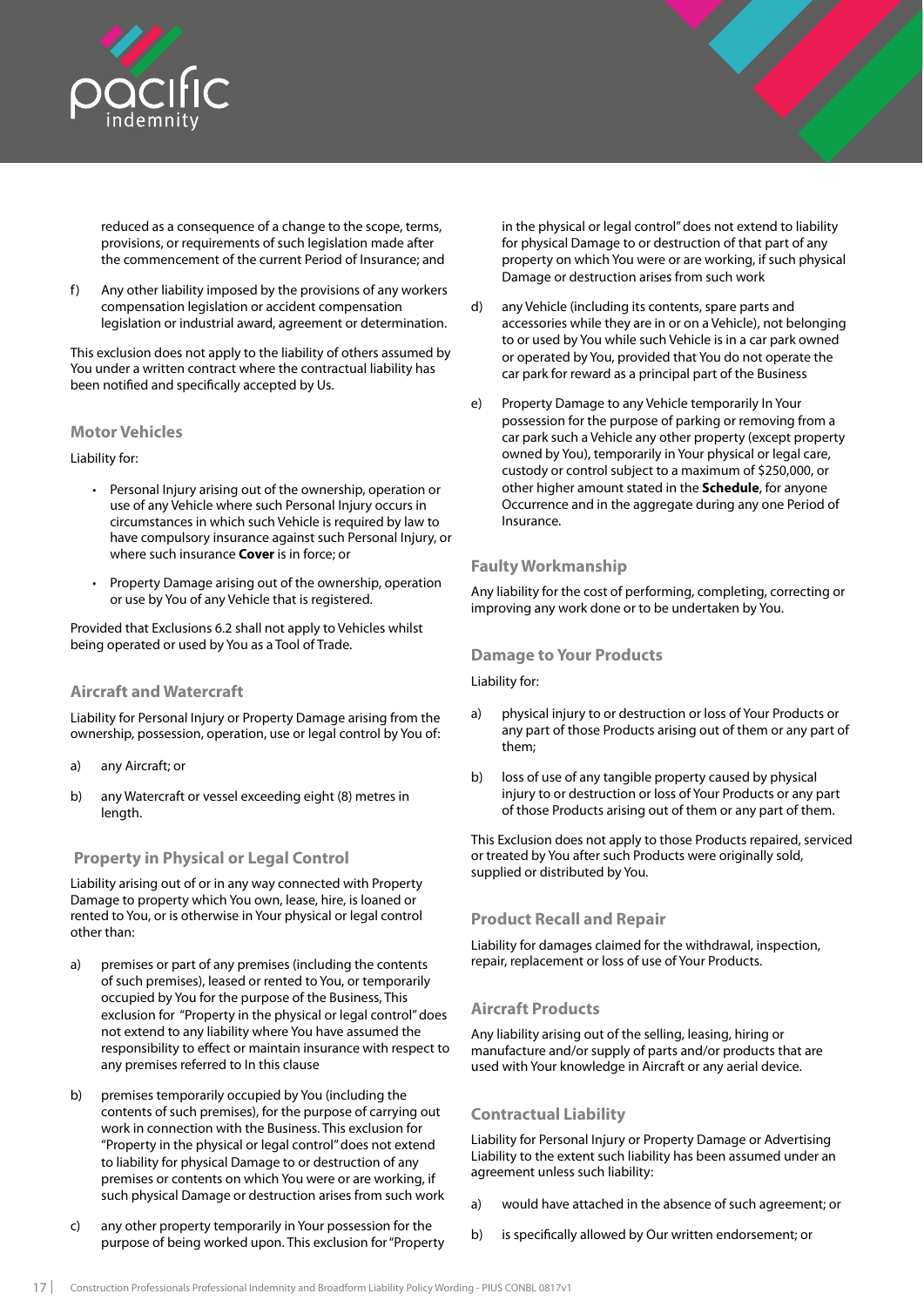<span id="page-20-0"></span>

c) is assumed by You under a warranty of fitness or quality, or is implied by law, in respect of Your Products.

# **Agreement Limiting Rights**

If You have entered into any agreement which excludes or limits a right which You may have against any party, then, subject to the Insurance Contracts Act, 1984, We will not be liable for any claim under the Policy to the extent of such exclusion or limitation.

### **Professional Errors and Omissions Liability**

Liability for the rendering of or failure to render professional advice or service by You or error or omission connected therewith, but this Exclusion does not apply to the rendering or failure to render professional medical advice by medical persons employed by You to provide first aid and other medical services on Your premises.

#### **Libel and Slander**

Liability arising out of the publication or utterance of a libel or slander:

- a) made prior to the Period of Insurance; or
- b) made at Your direction with the knowledge of the falsity thereof; or
- c) related to advertising, publishing or printing, broadcasting or telecasting activities conducted by or on behalf of You.

#### **Fines and Punitive Damages**

Liability for fines, penalties, liquidated damages, punitive damages, exemplary damages, or aggravated damages.

#### **Loss of Use**

The loss of use of property which has not been physically damaged or destroyed flowing from:

- a) a delay in or lack of performance by or on Your behalf of any contract; or
- b) the failure of any Information Technology Products to meet the level of performance, quality, fitness or durability expressly or impliedly warranted or represented by You.

This exclusion (b) does not apply to loss of use of other property directly or indirectly caused by, arising out of or in any way connected with the sudden and accidental physical damage to or destruction of any Information Technology Products after such Information Technology Products have been put to use by any person or organisation other than You.

### **Pollution**

a) Liability for Personal Injury, Property Damage or Advertising Liability caused by or arising directly or indirectly out of the actual, alleged or threatened discharge, dispersal, release or

escape of smoke, vapours, soot, fumes, acids, alkalis, toxic chemicals, liquids or gases, waste materials or other irritants, contaminants or pollutants into or upon any property, land, the atmosphere or any watercourse or body of water (including groundwater) but this exclusion does not apply if the actual discharge, dispersal, release or escape:

- (i) is neither reasonably expected nor intended by You; and,
- is the consequence of a sudden and instantaneous cause which takes place at a clearly identifiable point in time during the Period of Insurance.
- b) Liability for any costs or expenses incurred in the preventing, removing, nullifying, or cleaning up any discharge, dispersal, release or escape as described in (a) above, unless such costs or expenses are consequent upon an unexpected, unintended sudden and instantaneous cause which takes place at a clearly identifiable point in time during the Period of Insurance and results in Personal Injury, Property Damage or Advertising Liability and is not otherwise excluded by this Policy; or Provided that Our total aggregate liability during any one Period of Insurance in respect of all claims arising out of such Personal Injury, Property Damage or Advertising Liability or such costs or expenses shall not exceed the Policy Limit stated in the **Schedule**.

#### **Asbestos**

Liability for Personal Injury, Property Damage or Advertising Liability caused by, arising out of, or in connection with, the use or presence of asbestos.

#### **Nuclear**

Liability for Personal Injury or Property Damage of whatsoever nature directly or indirectly caused or contributed to by or arising from ionising radiation, or contamination by radioactivity from nuclear fuel or from any nuclear waste. For the purpose of this Exclusion combustion shall include any self- sustaining process of nuclear fission.

#### **War**

Liability for Personal Injury or Property Damage directly or indirectly caused by or in consequence of war, invasion, act of foreign enemy, hostilities (with or without the declaration of war), civil war, rebellion, insurrection, military or usurped power.

#### **Terrorism**

Liability for Personal Injury or Property Damage directly or indirectly caused by or contributed to, by, or arising from or happening through or in connection with any act of Terrorism. In accordance with the Terrorism Act 2003 this Exclusion will not apply in respect of an act deemed by the Federal Treasurer to be a declared terrorist incident.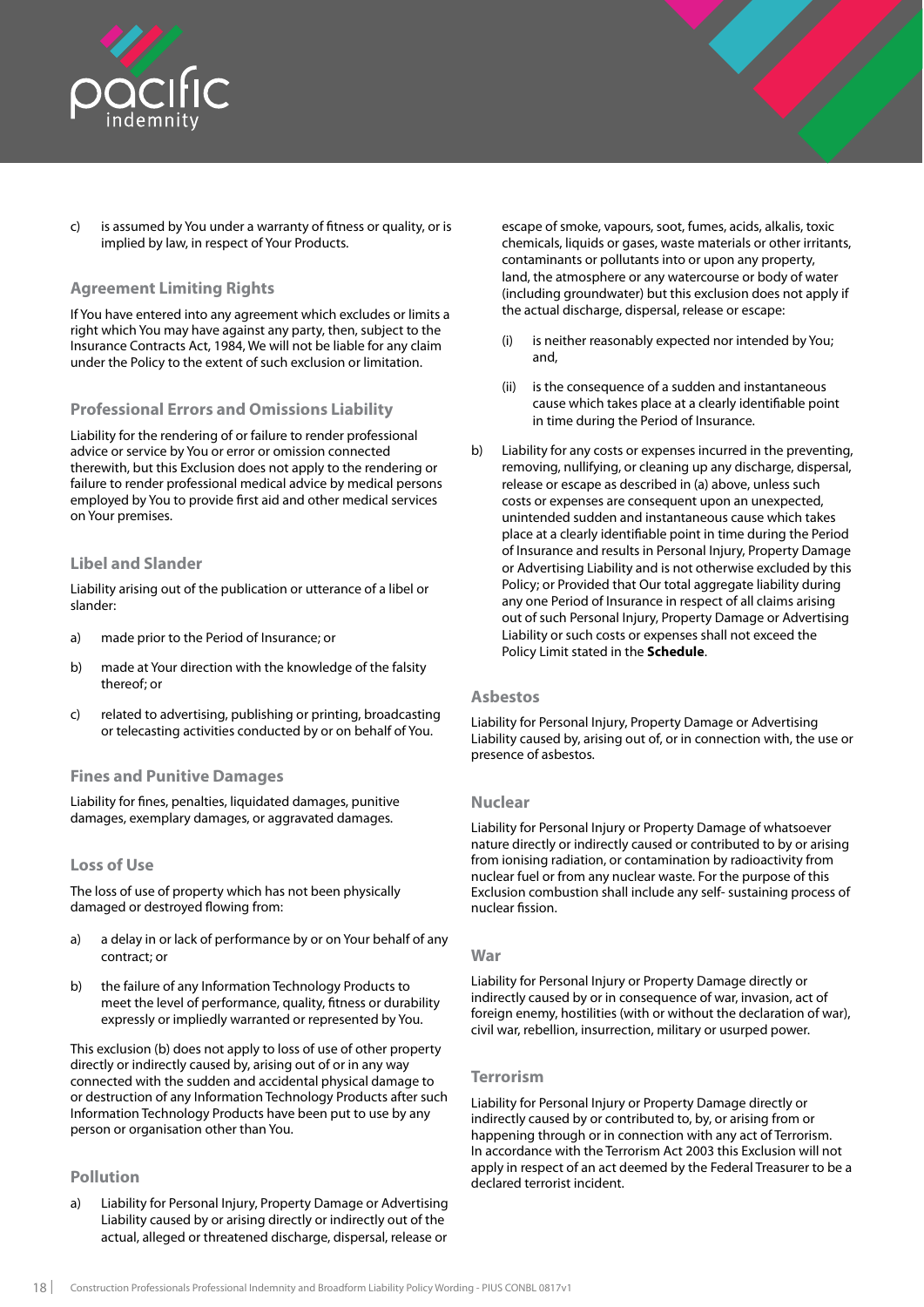<span id="page-21-0"></span>

# **Internet Operations**

- a) Any liability, loss, damage or destruction arising, directly or indirectly, out of or in any way connected with Your Internet Operations.
- b) Part (a) above does not apply to Personal Injury or Property Damage arising out of any material which is already in print in support of Your Products, including but not limited to product use and safety instructions or warnings, and which is also published by You via Your Internet Operations.
- c) Notwithstanding (b) above, We shall not be liable to indemnify You in respect of Personal Injury or Property Damage arising out of any other advice or information published by You, via Your Internet Operations, that is used for the purpose of attracting customers.

# **For the purpose of this Exclusion, "Internet Operations" means:**

- (i) Use of electronic mail systems by Your employees, including part time and temporary staff and others within Your Business;
- (ii) access through Your network to the world wide web or a public internet site by Your employees including part-time and temporary staff and others within Your Business.
- (iii) access to Your intranet (meaning internal company information and computer resources) which is made available through the world wide web for Your customers or others outside Your Business; and
- (iv) the operation and maintenance of Your web-site.

### **Advertising Liability**

Liability for Advertising Liability arising from:

- a) offences committed prior to the Period of Insurance;
- b) offences made at the direction of You with knowledge of the illegality or falsity thereof;
- c) breach of contract, other than misappropriation of advertising ideas under an implied contract;
- d) incorrect description of the price of Your Products, goods or services; infringement of trade mark, service mark or trade name by use thereof as the trade mark, service mark or trade name of Your Products, goods or services sold, offered for sale or advertised, but this Exclusion does not apply to titles or slogans;
- e) failure of Your Products, goods or services to conform with advertised performance, quality, fitness or durability;
- f) any of You whose business is advertising, broadcasting, publishing or telecasting.

# **Product Recall**

any costs incurred in withdrawing or recalling any Information Technology Products (including any costs involved in inspecting, repairing or replacing) because of any known or suspected defect or deficiency.

### **North American Jurisdiction**

- a) legal proceedings brought within the United States of America and/or Canada or any of their territories or protectorates;
- b) the enforcement of any judgment or award obtained within or determined pursuant to the laws of the United States of America and/or Canada or any of their territories or protectorates; or
- c) legal proceedings in which the laws of the United States of America and/or Canada or any of their territories or protectorates are applicable even if only in a limited respect.

This exclusion does not apply to Claims resulting from the acts, errors or omissions of an employee of the Named Insured who normally resides in Australia while such employee is temporarily travelling on behalf of the Named Insured outside Australia.

# **Other Insurance**

Claims or losses for which **Cover** is provided or available under the accompanying ICT/PI policy.

# **Claims Provisions**

### **Claims Control**

Notice in writing shall be given to Us as soon as possible of every Occurrence, claim, writ, summons, impending proceedings, circumstance, impending prosecution and/or inquest in respect of which there may arise a liability under this Policy.

- a) **You** shall not without Our written consent make any admission, offer, promise or payment in connection with any Occurrence or claim and We may make such investigation, negotiation and settlement of any claim or suit as We deem expedient.
- b) **You** shall use the best endeavours to preserve any property, products, appliances, plant or other things which might prove necessary or useful by way of evidence in connection with any claim and so far as may be reasonably practicable no alteration or repair shall be effected without Our consent and until We have had the opportunity of inspection.
- c) **We** shall have full discretion in the conduct of any proceedings in connection with any claim and You shall give all information and assistance as We may require in the prosecution, defence or settlement of any claim.
- d) In the event of an Occurrence, You shall promptly take at Your expense all reasonable steps to prevent other Personal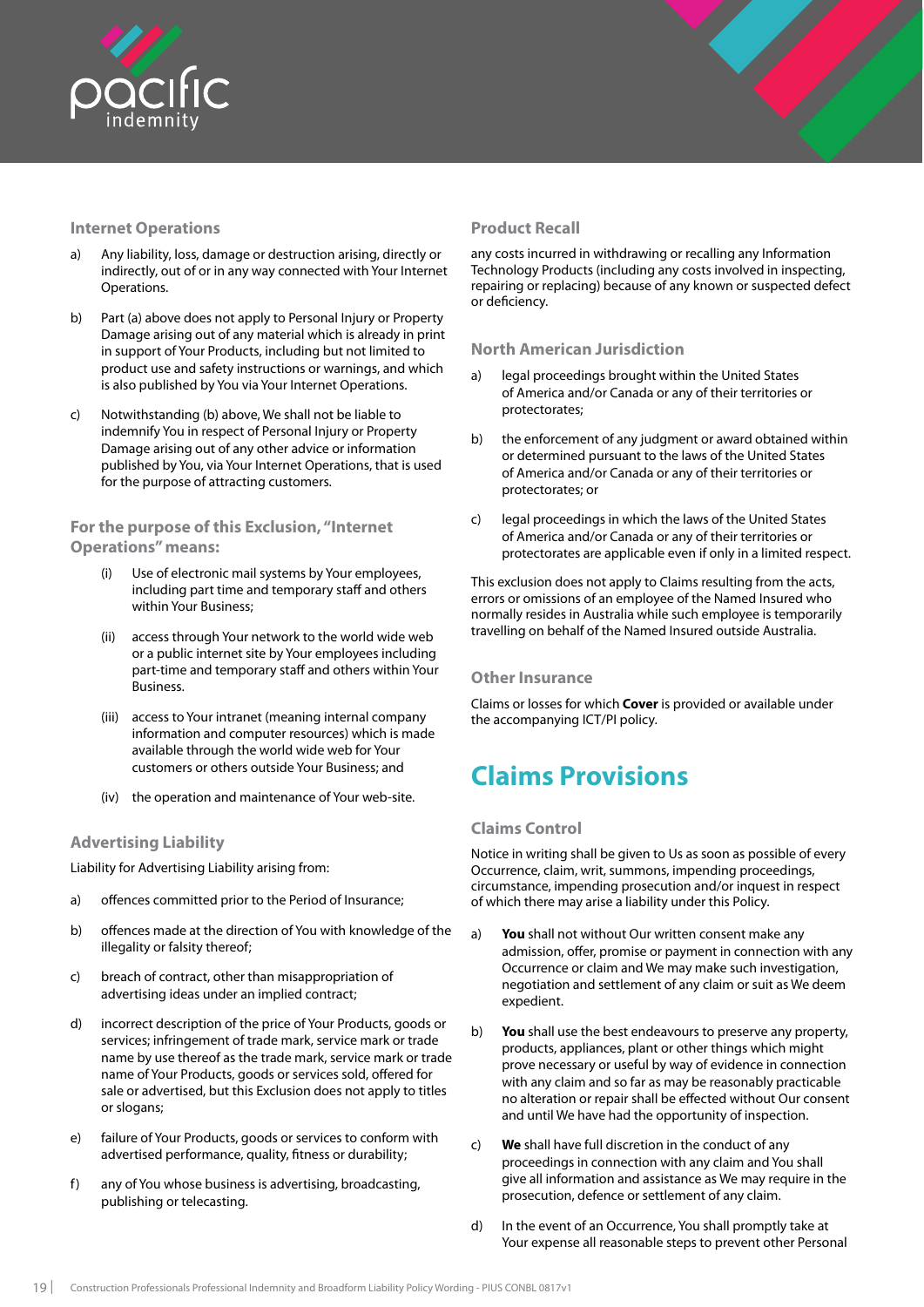<span id="page-22-0"></span>

Injury, Property Damage or Advertising Liability arising out of the same or similar conditions, but such expense shall not be recoverable under this Policy.

e) **We** shall be entitled to attend any inquest in respect of which there may arise liability under this Policy.

# **Discharge of Liabilities**

We may at any time pay to You in respect of all claims against You arising directly or indirectly from the one Occurrence the amount of the liability or such other amount specified in respect thereof (after deduction of any sum or sums already paid by Us which sum or sums would reduce the amount of Our unfulfilled liability in respect thereof) or any lesser sum for which the claim or claims can be settled and upon such payment, and notwithstanding anything else to the contrary, We shall relinquish conduct or control of and be under no further liability under the Policy in connection with such claim or claims except for costs charges or expenses recoverable from You in respect of the period prior to the date of such payment (whether or not pursuant to an order made subsequently) or incurred by Us or by You with Our written consent prior to the date of such payments.

#### **Reasonable Care and Loss Risk Management**

You shall:

- a) take all reasonable precautions to:
	- prevent Personal Injury, Property Damage or Advertising Liability;
	- (ii) prevent the manufacture, sale or supply of defective products; and
	- (iii) comply and ensure that Your workers, servants and agents comply with all Statutory Obligations, By-Laws or Regulations imposed by any Public Authority in respect thereof for the safety of persons and property;
- b) at Your own expense take reasonable action to trace, recall or modify any products containing any defect or deficiency which defect or deficiency You have knowledge of or has reason to suspect.

# **Cross Liabilities**

Where more than one party comprises You each of the parties shall be considered as a separate and distinct unit and the word You shall be considered as applying to each of You in the same manner as if a separate policy had been issued to each of the said parties provided that nothing in this clause shall result in the increase of Our liability under this Policy in respect of any Occurrence or Period of Insurance.

### **Subrogation**

In the event of payment under this Policy to or on behalf of You, We shall be subrogated to all Your rights of recovery against all persons and organisations and You shall execute and deliver instruments and papers and do all that is necessary to assist in the exercise of such rights.

# **Goods and Services Tax**

Where We make a payment under this Policy for the acquisition of goods, services or other supply We will reduce the amount of the payment by the amount of any Input Tax Credit You are, or will be, or would have been entitled to under A New Tax System (Goods and Services Tax) Act 1999, in relation to that acquisition, whether or not that acquisition is actually made. Where We make a payment under this Policy as compensation instead of payment for the acquisition of goods, services or other supply, We will reduce the amount of payment by the amount of any Input Tax Credit that You would have been entitled to under A New Tax System (Goods and Services Tax) Act 1999 had the payment been applied to acquire such goods, services or other supply.

# **General Provisions**

#### **Alteration of Risk**

You must provide Us with immediate written notice of:

- a) every change which materially varies any of the facts or circumstances existing at the commencement of this Policy that comes to Your knowledge, which will also be deemed to include the knowledge of any person whose knowledge would in law be Your knowledge; and
- b) if You does not provide such notification before the happening of an Occurrence giving rise to a claim under this Policy then, subject to the Insurance Contracts Act, 1984, We may refuse to pay a claim, either in whole or in part.

### **Inspection and Premium Adjustment**

We shall be permitted but not obligated to inspect Your property and operations at any time. Neither Our right to make inspections nor the making thereof nor any report thereon shall constitute an undertaking on behalf of or for Your benefit or others, to determine or warrant that such property or operations are safe. We may examine and audit Your books and records at any time during the Period of Insurance and extensions thereof and within three (3) years after the final termination of this Policy, as far as they relate to the subject matter insured. If the first or renewal premium for the Policy or part thereof shall have been calculated on estimates furnished by You, then You shall keep an accurate record containing all particulars relative thereto and shall at all times allow Us to inspect such records. The Named Insured shall within thirty (30) days after the expiry of each Period of Insurance furnish to Us such particulars and information as We may require. The premium for such period shall thereupon be adjusted and any difference paid or allowed to You as the case maybe subject to receipt and retention of any minimum premium charged by Us.

### **Other Insurances**

If You make a claim under this Policy in respect of an Occurrence recoverable under this Policy which Occurrence is or may be **Covered** in whole or in part by any other insurance, then You must advise Us of the full details of such other insurance when making a claim under this Policy. Subject to the Insurance Contracts Act, 1984, We reserve the right to seek contribution from the other insurer(s).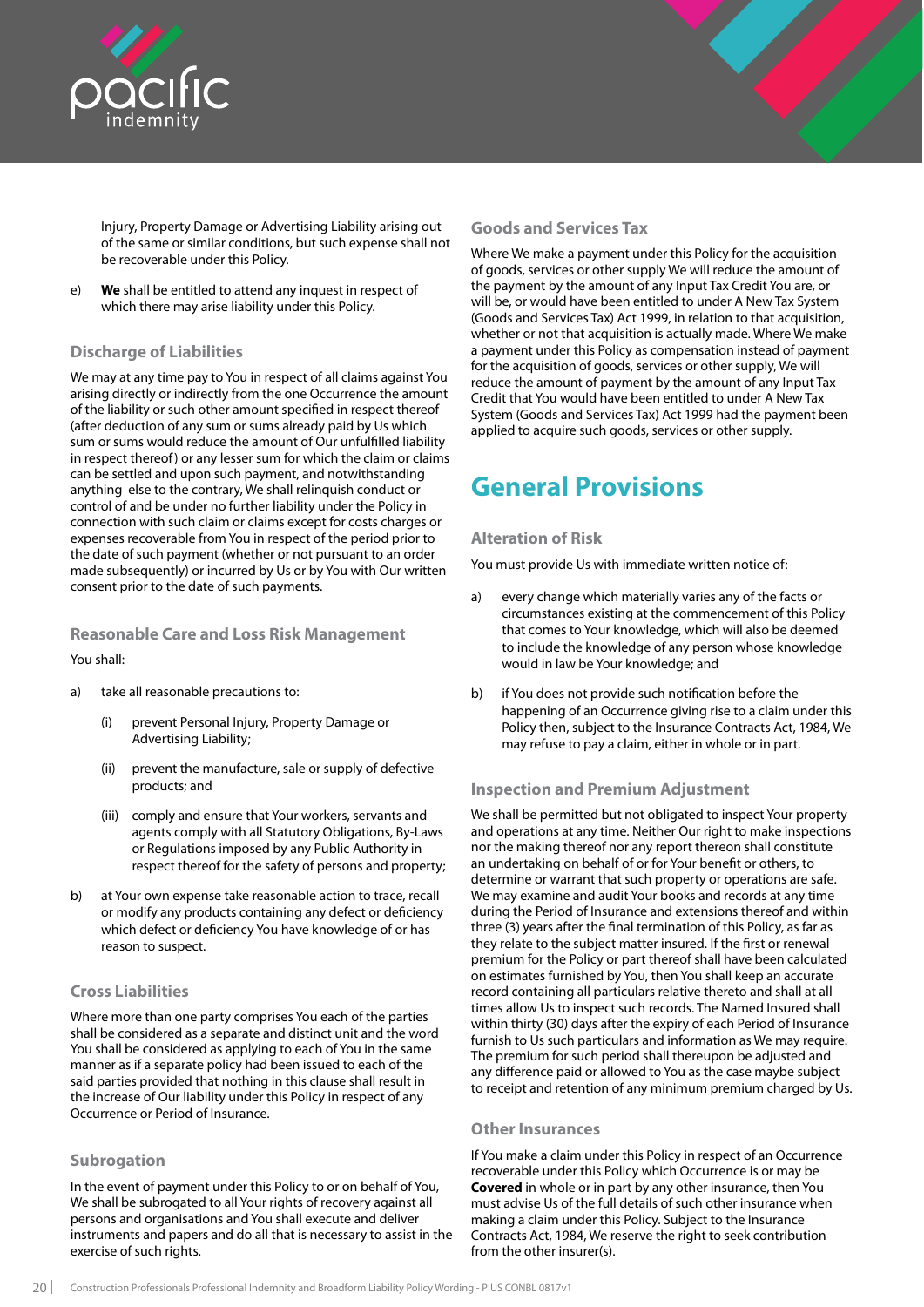<span id="page-23-0"></span>

# **Insurance Arranged By Principal**

If You enter into an agreement with any other party (who for the purpose of this clause is called the "Principal") pursuant to which the Principal has agreed to arrange a policy of insurance which is intended to indemnify You for any loss or liability then We will (subject to the terms and conditions of this Policy) only indemnify You for loss or liability not **Covered** by the policy of insurance provided by the Principal.

### **Cover Beneficiaries**

In so far as **Cover** is extended under this Policy to individuals and entities who are not a contracting party under this Policy, such **Cover** is subject to those individuals and/or entities (as the case may be) agreeing in writing within a reasonable time of notification to Us of the Claim or **Covered** Claim:

- (i) to be bound by the terms, conditions, exclusions and limits of this Policy;
- (ii) To be bound by obligations of utmost good faith as if they were a contracting party; and
- (iii) to be liable individually, and together with You, for paying the Excess (or any other payment due to Us under this Policy) in respect of any **Cover** provided to them under this Policy.

### **The Proposal – Severability and Non-imputation**

The Proposal We were given by or on Your behalf before this Policy commenced, is taken to be a separate Proposal for each natural person or entity **Covered** under this Policy.

If there is any incorrect fact or misstatement in the Proposal that relates to one of You who is a natural person then, for the purposes of this Policy, We do not attribute it to any other of You who is a natural person and who was not aware of the incorrect fact or misstatement at the time it was made.

#### **Authority to accept notices & to give instructions**

The person or entity first listed as the Named Insured in the **Schedule** is appointed as agent of:

- a) each of You; and
- b) any person or entity who is entitled to a benefit under this Policy (when they request **Cover** or suffer a loss under this Policy) in all matters relating to this Policy, and to Claims or **Covered** Claims which are (or are to be) **Covered** by the Policy.

In particular (but without limitation) the person or entity first listed in the **Schedule**, as the Named Insured, is agent for the following purposes:

- (i) to give and receive notice of Policy cancellation, to pay premiums and to receive any return premiums that may become due under this Policy; and
- (ii) to accept endorsements or other notices provided for in this Policy; and
- (iii) to give instructions to solicitors or counsel that We appoint or agree to, and to receive advice from them and to act on that advice; and
- (iv) to consent to any settlement that We recommend; and
- (v) to do anything that We or Our legal advisers think might help with the procedures set out in this Policy for settling and defending Claims or **Covered** Claims; and
- (vi) to give Us information relevant to this Policy, which We can rely on when We decide whether to accept the risk, and set the Policy terms or the premium.

#### **Premium Payment**

The **Cover** We provide in this Policy is subject to full payment of the Gross Premium as stated in the Policy **Schedule**. If full payment of the Gross Premium is not made, there is no **Cover**.

#### **All Payments in Australian Dollars**

All premiums and Claims must be paid in Australian dollars in Australia.

#### **Law of the Policy**

This Policy is governed by the law of the Territory or State where the Policy was issued (which is specified in the **Schedule**). The courts of that place have jurisdiction in any dispute about or under this Policy.

#### **Insurance Contracts Act**

Nothing contained in this Policy shall be construed to reduce or waive either Your or Our privileges, rights or remedies available under the Insurance Contracts Act, 1984 as amended.

#### **Schedule must be included**

This Policy is only legally enforceable if it includes a **Schedule** issued by Us.

# **Cancelling the Policy**

### **You Can Cancel the Policy**

You are entitled to cancel this Policy from the date We receive a written request to cancel the Policy, provided that any such cancellation is subject to the following terms:

- a) If a Claim has been paid under the Policy or if you have notified a Claim or facts which may give rise to a Claim) under the Policy then no return premium is payable.
- b) If there has been no claim made or notified under the policy then We will be entitled to retain premium for pro-rata 'time on risk' subject to a minimum administration charge of \$250 plus applicable statutory charges. (Note stamp duty for a mid term cancellation may not be refundable in some states).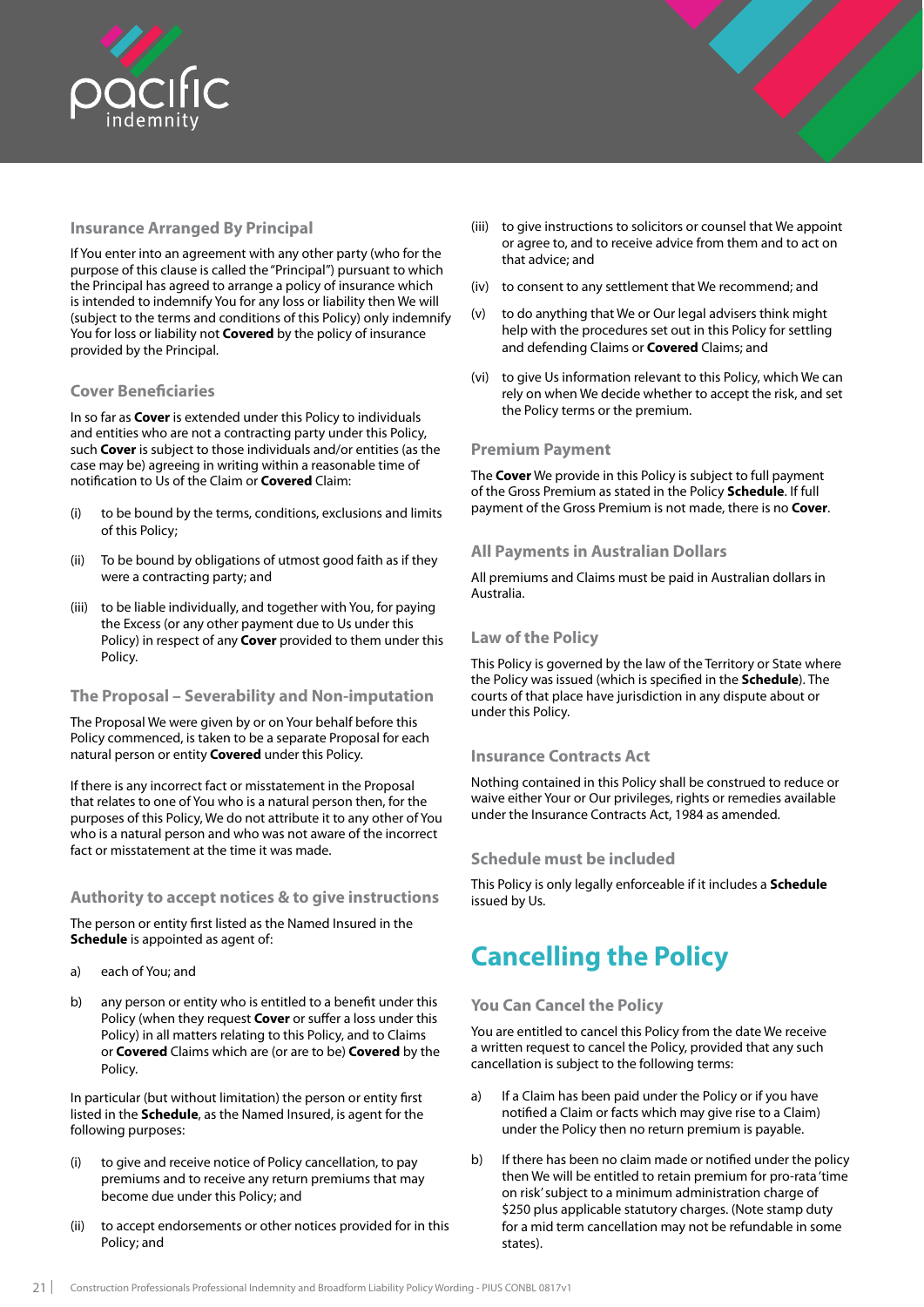<span id="page-24-0"></span>

#### **We can cancel the Policy**

- a) **W**e may cancel this Policy at any time in accordance with the relevant provisions of Section 60 of the Insurance Contracts Act 1984, by giving notice in writing to You of the date from which cancellation is to take effect.
- b) **We** may deliver this notice to You personally, or post it by certified mail (to Your broker or to the address You last gave Us). Proof that We mailed the notice is sufficient proof that You received the notice.
- c) Under Section 60 of the Insurance Contracts Act 1984, We may cancel this Policy at any time where:
	- (i) it is in force by virtue of Section 58 of the Insurance Contracts Act 1984; or
	- (ii) it is an interim contract of general insurance.

After cancellation pursuant to this Clause, We will refund the premium for the time remaining on the Policy, less any nonrefundable duties, unless any of You have made a fraudulent claim under the Policy.

When the premium is subject to adjustment, cancellation will not affect Your obligation to supply such information as We may require for the adjustment of the premium. Cancellation will not affect Your obligations to pay the amount of adjustment applicable up to the date of cancellation.

# **How to read this Insurance Policy**

#### **Policy Interpretation**

Except where the Context otherwise requires it:

- a) The singular includes the plural and the plural includes the singular
- b) If a word or phrase is defined, its grammatical forms have a corresponding meaning
- c) Words importing a gender include every other gender.

### **Words With Special Meaning**

Whenever the following words are used in this Policy in bold type and with a capital letter, they have the special meanings set out below. These words may appear without bold type in endorsements in the Policy **Schedule**.

#### **Advertising Liability** means:

- a) libel, slander or defamation;
- b) infringement of copyright or of title or slogan;
- c) piracy or unfair competition or idea misappropriation under an implied contract;

d) invasion of privacy;

committed or alleged to have been committed during the Period of Insurance in any advertisement, publicity article, broadcast or telecast and arising out of Your advertising activities or any advertising activities conducted on Your behalf in the course of advertising Your Products, goods or services.

**Aircraft** means any vessel, hovercraft, craft or thing designed to transport persons or property in or through the air or space.

**Business** means the business stated in the **Schedule** and shall include the activities of any canteen, social, sports, welfare and / or child care organisation or first aid, medical, fire or ambulance services.

**Excess** means the amount payable by You in respect to each Occurrence and includes all Supplementary Payments.

**Medical Persons** means medical doctors, medical nurses, dentists and first aid attendants.

**Named Insured** means the entity or natural person specified in the **Schedule** as the Named Insured.

**Occurrence** means an event including continuous or repeated exposure to substantially the same general conditions, which causes Personal Injury or Property Damage or Advertising Liability none of which is expected or intended from Your standpoint.

**Period of Insurance** means the duration of this Policy as stated in the **Schedule**.

#### **Personal Injury** means:

- a) bodily injury, death, sickness, disease, disability, shock, fright, mental anguish or mental injury;
- b) false arrest, false imprisonment, malicious prosecution and humiliation;
- c) libel, slander, defamation of character;
- d) wrongful entry or wrongful eviction or other invasion of the right of private occupancy;
- e) assault and battery not committed by or at Your direction unless committed for the purpose of preventing or eliminating danger to persons or property,

which occurs during the Period of Insurance.

**Policy Limit** means the amount(s) specified as such in the **Schedule**.

**Policy** means the insurance Policy made up of:

- a) this Policy document; and
- b) the **Schedule** to this Policy; and
- c) the endorsements, if any, contained or referred to in the **Schedule**.